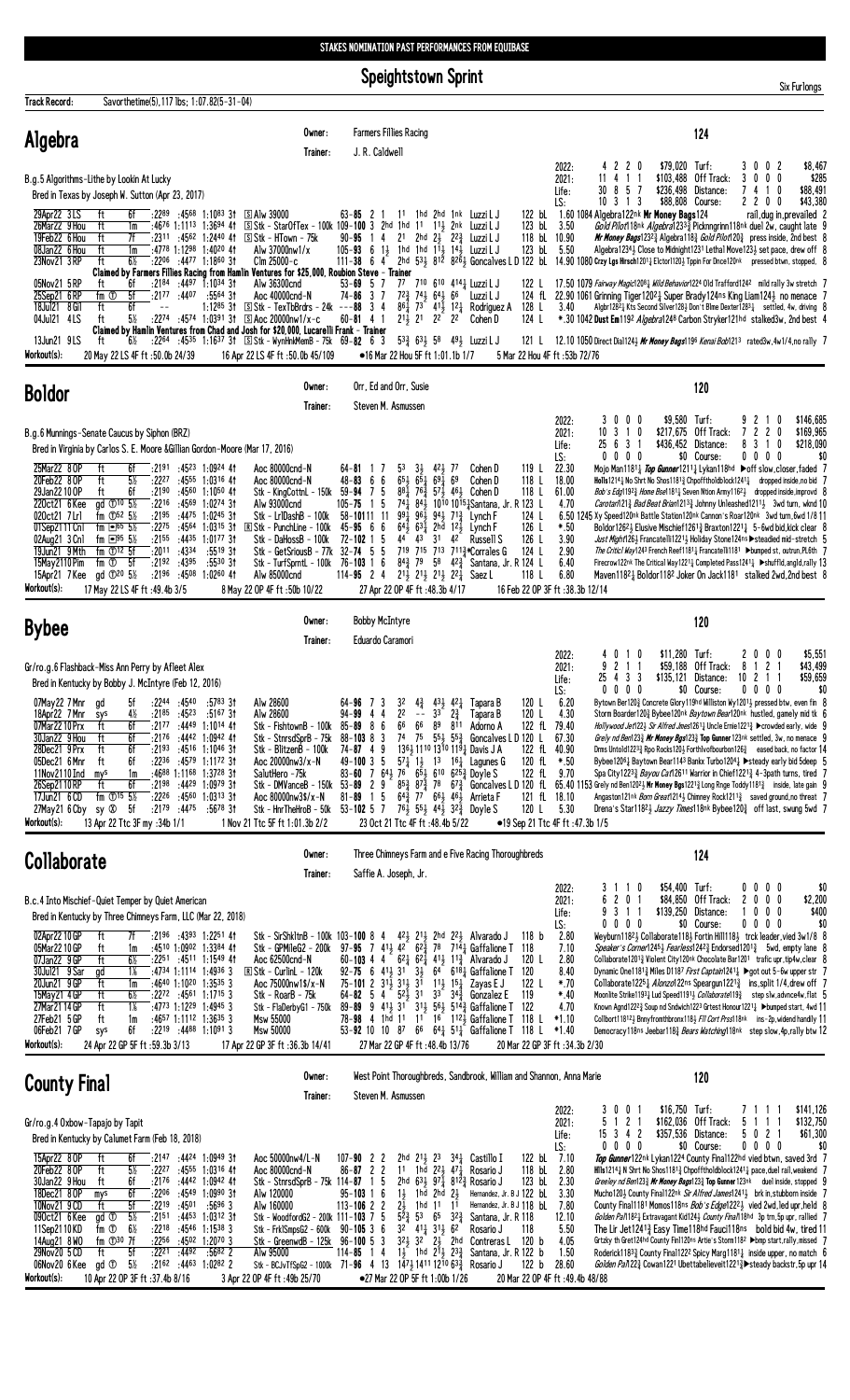| Crazy Legs Hirsch                                                                                                                                                                                                                                                                                                                                                                                                                                                                                                                                                                                                                                                                                                                                                                                                                                                                                                                                                                                                                                                               | Owner:<br>Trainer:                                                                                                                                                                                                                                                                  | <b>Case Chambers</b><br>Sarah Nicole Davidson                                                                                                                                                                                                                                                                                                                                                                                                                                                                                                                                                                                                                                                                                                                                                                                                                                                     | 124                                                                                                                                                                                                                                                                                                                                                                                                                                                                                                                                                                                                                                                                                                                                                                                                                                                                                                                                                                                                                                                                                                                                                                                                                                                                                                                                                                                                                                                                                                                                                                                                                                                                        |
|---------------------------------------------------------------------------------------------------------------------------------------------------------------------------------------------------------------------------------------------------------------------------------------------------------------------------------------------------------------------------------------------------------------------------------------------------------------------------------------------------------------------------------------------------------------------------------------------------------------------------------------------------------------------------------------------------------------------------------------------------------------------------------------------------------------------------------------------------------------------------------------------------------------------------------------------------------------------------------------------------------------------------------------------------------------------------------|-------------------------------------------------------------------------------------------------------------------------------------------------------------------------------------------------------------------------------------------------------------------------------------|---------------------------------------------------------------------------------------------------------------------------------------------------------------------------------------------------------------------------------------------------------------------------------------------------------------------------------------------------------------------------------------------------------------------------------------------------------------------------------------------------------------------------------------------------------------------------------------------------------------------------------------------------------------------------------------------------------------------------------------------------------------------------------------------------------------------------------------------------------------------------------------------------|----------------------------------------------------------------------------------------------------------------------------------------------------------------------------------------------------------------------------------------------------------------------------------------------------------------------------------------------------------------------------------------------------------------------------------------------------------------------------------------------------------------------------------------------------------------------------------------------------------------------------------------------------------------------------------------------------------------------------------------------------------------------------------------------------------------------------------------------------------------------------------------------------------------------------------------------------------------------------------------------------------------------------------------------------------------------------------------------------------------------------------------------------------------------------------------------------------------------------------------------------------------------------------------------------------------------------------------------------------------------------------------------------------------------------------------------------------------------------------------------------------------------------------------------------------------------------------------------------------------------------------------------------------------------------|
| B.g.5 Mucho Macho Man-Western Peace by Peace Rules<br>Bred in Kentucky by Flying H Stables, LLC (Mar 12, 2017)<br>09Apr22 4 Hou<br>7f<br>$: 23^{16}$ $: 45^{88}$ 1:2419 41<br>ft<br>19Mar22 3 Hou<br>7f<br>:2359<br>:4678 1:2492 41<br>ft<br>7f<br>ft<br>$:23^{75}$ $:46^{68}$ 1:2380 41<br>25Feb22 8 Hou<br>6f<br>:2302 :4660 1:1122 41<br>10Feb22 4 Hou<br>ft<br>Claimed by Chambers Case from Taylor Robert Scott for \$15,000, Willis Mindy J. - Trainer<br>22Jan22 3 Hou<br>$6\%$<br>$:23^{20}$ $:46^{55}$ 1:1782 41<br>ft<br>Claimed by Taylor Robert from GFB Racing LLC for \$10,000, Pish Danny - Trainer<br>:46 <sup>28</sup> 1:10 <sup>89</sup> 31<br>07Dec21 7RP<br>6f<br>:2266<br>Alw 40000<br>ft<br>23Nov21 3 RP<br>6½<br>:2206 :4477 1:1860 31<br>ft<br>Clm 25000<br>ft<br>7f<br>09Jul21 10LS<br>:2294<br>:4527 1:2303 31<br>Str 15000<br>ft<br>7f<br>$:22^{59}$ $:45^{27}$ 1:2438 31<br>Alw 42600cnd<br>25Jun21 5LS<br>ft<br>7f<br>21May21 3LS<br>:2291<br>:4577 1:2345 31<br>Workout(s):<br>14 May 22 LS 5F ft 1:04.1b 16/23<br>6 May 22 LS 4F ft :50.1b 31/45 | $SOC 10000 - N$<br>$SOC$ 15000 - N<br>$SOC 15000 - N$<br>SOC 7500/15000-c<br>SOC 5000/10000-c<br>Clm 20000 (20-15)cnd                                                                                                                                                               | 31<br>$14\frac{1}{2}$ Elliott S<br>$74 - 97$ 2<br>44<br>44<br>4<br>$74\frac{3}{4}$ 64<br>$57 - 94$<br>36<br>32<br>1nk Elliott S<br>$75 \t64\frac{1}{4}33$<br>$31 - 97$ 7 7<br>22<br>Elliott S<br>5 <sup>2</sup><br>6<br>$5^{1\frac{3}{4}}$ 43<br>44-79<br>22 $\frac{3}{4}$ Elliott S<br>$\overline{1}$<br>$86\frac{1}{2}$ $84\frac{3}{4}$ $53\frac{3}{4}$ $2\frac{3}{4}$<br>$28 - 92$ 5 8<br>Mora G<br>$19 - 81$ 4 6<br>681 671 481 410 Sorenson D<br>8<br>$88\frac{1}{4}$ $87\frac{1}{2}$ $51\frac{1}{4}$ $11\frac{1}{4}$<br>$57 - 92$ 1<br>Sorenson D<br>69<br>$30 - 97$ 2 6<br>$68\frac{1}{2}$ $45\frac{1}{2}$ $21\frac{3}{4}$<br>Sorenson D<br>- 6<br>$6^{13}$ $6^{10}$ $4^{4}$ , $2^{3}$<br>19-89<br>Sorenson D<br>-1<br>$28 - 92$ 1 4<br>49<br>46 $23\frac{1}{2}$ 1 <sup>13</sup> / <sub>4</sub> Sorenson D<br>28 Apr 22 LS 3F ft: 38.3b 13/15                                              | 5 2 3 0<br>\$38,000 Turf:<br>$0\ 0\ 0\ 0$<br>\$0<br>2022:<br>2 <sub>0</sub><br>$\overline{c}$<br>\$51,777<br>Off Track:<br>2021:<br>9<br>2<br>0<br>0 <sub>0</sub><br>\$1,105<br>24 7 8<br>2 <sub>0</sub><br>\$36,546<br>\$128,403<br>Distance:<br>7<br>$\mathbf{2}$<br>Life:<br>-1<br>$\overline{c}$<br>\$31,646 Course:<br>0<br>\$1,005<br>LS:<br>0<br>0<br>8<br>-1<br>-1<br>123 bL 3.30<br>Crazy Legs Hirsch12343 Electoral12343 River Ruler119nk 5wd 3/16, drove clear 6<br>119 bL 2.50<br>Crzy Lgs Hirsch19nk Gold Crushr119 $\frac{3}{4}$ Fst Brkin Csh12031 rallied, 4w, up in time 7<br>119 bL<br>4.20<br>Warrior's Map120 <sup>2</sup> Crazy Legs Hirsch194 <sub>2</sub> Bizzy Legs1192 <sub>3</sub> 4w, finished strong 7<br>119 bL<br>2.30<br>Pomeroy Haze12123 Crazy Legs Hirsch1193 Old Trafford119nk closed willingly 6<br>121 bL 2.70<br>Declined 119 $\frac{3}{4}$ Crazy Legs Hirsch 121 $\frac{1}{2}$ Maxi Moon 121 $\frac{13}{4}$ Droke in air, 5w late 8<br>124 bl. 3.90 1255 Firwy Mgic1244 $\frac{3}{4}$ Fvorb1 Outcom1241 $\frac{1}{2}$ It Mkes Sense1203 $\frac{3}{4}$ >broke in air, 4wd 3/16 6<br>4.00 1243 Crzy Lgs Hirsch12011 Elector11201 Tppin For Dnce120nk 5wd upper, surged late 8<br>120 bL<br>5.00 1158 Thoms Shlby 1241 <sup>3</sup> Crzy Lgs Hirsch1244 <sup>3</sup> Verrzno First1241 <sup>1</sup> angled out, closed 6<br>124 bL<br>124 bL 10.90 1158 Bank124½ Crazy Legs Hirsch124 <sup>3</sup> Gold Street122 <sup>13</sup> Paltered crs str, closed 6<br>124 bL 6.20 1183 Crzy Lgs Hrsch1241 $\frac{3}{4}$ Cmpttv Id1242 $\frac{1}{2}$ Jck's dvntg1247 $\frac{1}{2}$ 5w1/4, closed outside, 4<br>15 Jan 22 Hou 3F gd: 38.2b 17/28 |
| <b>Deflater</b>                                                                                                                                                                                                                                                                                                                                                                                                                                                                                                                                                                                                                                                                                                                                                                                                                                                                                                                                                                                                                                                                 | Owner:<br>Trainer:                                                                                                                                                                                                                                                                  | Robert N. Cline<br>Robert N. Cline                                                                                                                                                                                                                                                                                                                                                                                                                                                                                                                                                                                                                                                                                                                                                                                                                                                                | 124                                                                                                                                                                                                                                                                                                                                                                                                                                                                                                                                                                                                                                                                                                                                                                                                                                                                                                                                                                                                                                                                                                                                                                                                                                                                                                                                                                                                                                                                                                                                                                                                                                                                        |
| B.h.7 Istan-Alexandria J by Forest Camp<br>Bred in Kentucky by Larry Jones & Cindy Jones (Apr 26, 2015)<br>$:2181$ $:4487$ $1:0980$ 31<br>08May22 6 OP<br>ft<br>6f<br>30Apr22 8 OP<br>ft<br>6f<br>$:2193$ $:4536$ 1:1106 31<br>20Mar22 5 OP<br>ft<br>6f<br>:2142 :4479 1:0965 31<br>27Feb22 30P<br>6f<br>$:22^{29}$ $:46^{24}$ 1:1133 31<br>mys<br>18Feb22 8 OP<br>6f<br>$:22^{16}$ $:45^{93}$ 1:10 <sup>75</sup> 41<br>ft<br>16Jan22 6 OP<br>ft<br>6f<br>:2206<br>:45 <sup>78</sup> 1:10 <sup>44</sup> 41<br><b>Str 50000cnd</b><br>19Dec21 9 OP<br>ft<br>6f<br>:2212<br>:45 <sup>79</sup> 1:10 <sup>49</sup> 3†<br>Str 40000cnd<br>30Apr21 8 OP<br>ft<br>6f<br>:2192<br>:4501 1:0918 41<br>6f<br>$:2190$ $:4524$ 1:0945 31<br>16Apr21 10P<br>wfs<br>6f<br>:2208 :4537 1:0997 41<br>03Apr21 10 OP<br>ft<br>Workout(s):<br>8 Feb 22 OP 4F ft :47.4b 5/55<br>9 Dec 21 OP 5F ft 1:00.2b 2/32                                                                                                                                                                                      | Aoc 25000nw1/x-N<br>Aoc 32000nw1/x-N<br>Clm 30000 (30-25)cnd<br>Clm 30000 (30-25)nw3/L<br>Alw 100000nw1\$/x<br>Aoc 30000nw1\$/x-N<br>Str 30000nw3/L<br>Aoc 20000nw1\$/x-N                                                                                                           | $78 - 93$ 2 2<br>32<br>31<br>$2hd \frac{11}{2}$<br>Harr K<br>$5^{2}$<br>$86 - 84$<br>75<br>$5^{2}\frac{3}{4}$<br>$5^{2}\frac{3}{4}$<br>$5^{2}\frac{3}{4}$<br>Harr K<br>76<br>$65\frac{1}{2}$ 74 $\frac{1}{4}$ 77<br>$77 - 85$<br>671<br>Harr K<br>64-76<br>6<br>5<br>$63\frac{3}{4}$<br>861<br>561 451<br>Harr K<br>84-25<br>8<br>4<br>$4\frac{3}{4}$<br>$84\frac{1}{4}$ $819$ $929\frac{1}{2}$ Harr K<br>5 <sup>3</sup><br>$62\frac{1}{4}$ $65\frac{1}{4}$ $69\frac{1}{2}$ Harr K<br>$76 - 77$ 9 4<br>$90 - 80$ 9 3<br>3nk 2hd 54 $\frac{1}{2}$ 76 $\frac{3}{4}$ Harr K<br>411 321 710 6111 Harr K<br>$79 - 78$ 7 7<br>2hd $31^{\circ}$ $34\frac{1}{2}$ $38^{\circ}$<br>$90 - 82$ 1 2<br>Harr K<br>$82 - 72$ 9 9<br>$4\frac{3}{4}$ 6 <sup>2</sup> $\frac{1}{4}$ 10 <sup>8</sup> $\frac{3}{4}$ 10 <sup>11</sup> Harr K<br>24 Nov 21 OP 4F ft :49.2b 11/40                                         | \$450<br>0 <sub>0</sub><br>\$69,484 Turf:<br>$0\quad 0$<br>2022:<br>10<br>6<br>7 0 0 3<br>\$13,614 Off Track:<br>1 <sub>2</sub><br>\$22,884<br>2021:<br>8<br>0<br>37 3<br>29 3<br>$\overline{c}$<br>\$147,670<br>5<br>-5<br>\$170,415 Distance:<br>4<br>Life:<br>$0\ 0\ 0\ 0$<br>\$0 Course:<br>$0\ 0\ 0\ 0$<br>\$0<br>LS:<br>16.30<br>Deflater1213 Charco1193 Long Term Thinking12113 stalk, 3w bid, determind 9<br>121 L<br>80.50<br>Dvil's Tower122nk Rolling Fork1173 Ribbons nd Medls1251 3w trip, evenly drive 11<br>120 L<br>21.30<br>123 L<br>Molto Vivace1231; <i>Vulcan</i> 1234; Sag Harbor123; 4w mid turn, empty 8<br>123L<br>30.80<br>Colonel Bowman1231 $\frac{3}{4}$ Brad's Time1233 Big Thorn123 $\frac{3}{4}$ swung 5w, improved 8<br>55.50<br>119 L<br>Sff's Dy1241 $\frac{3}{4}$ DHMs Mon1211 $\frac{3}{4}$ DHA C Exprsswy 1241 $\frac{3}{4}$ 3w btwn foes, gave way 9<br>119 L<br>30.40<br>A C Expresswy11931 Ribbons nd Medls119hd Tango Charlie1164 4w 1/4, no kick 9<br>23.10<br>120 L<br>Bsbll Poltcs11813 Ribbons nd Mdls12013 A C Exprsswy118nk vied 3w, weakened 11<br>118 L<br>42.70<br>D' Rapper1181 <sup>3</sup> Chipoff theold block 184 <sup>3</sup> Gray Attempt 181 <sup>3</sup> 3w, empty drive 11<br>122 L<br>5.60<br>Substantial122 <sup>5</sup> <sup>1</sup> Ship It Red122 <sup>23</sup> / <sub>2</sub> Deflater122 <sup>13</sup> / <sub>2</sub> inside, best rest 6<br>118 <sub>L</sub><br>28.60<br>Cave Run124nk Chipofftheoldblock1183 <i>Impressed</i> 1183 <sub>4</sub> Dbrk back, used 4-5w 10<br>16 Nov 21 OP 3F ft : 37.4b 2/6                                                                                             |
| <b>Dust Em</b>                                                                                                                                                                                                                                                                                                                                                                                                                                                                                                                                                                                                                                                                                                                                                                                                                                                                                                                                                                                                                                                                  | Owner:                                                                                                                                                                                                                                                                              | Stephen Mullican                                                                                                                                                                                                                                                                                                                                                                                                                                                                                                                                                                                                                                                                                                                                                                                                                                                                                  | 124                                                                                                                                                                                                                                                                                                                                                                                                                                                                                                                                                                                                                                                                                                                                                                                                                                                                                                                                                                                                                                                                                                                                                                                                                                                                                                                                                                                                                                                                                                                                                                                                                                                                        |
| Dk B/.g.4 Too Much Bling-Dixie Dust by Dixieland Heat                                                                                                                                                                                                                                                                                                                                                                                                                                                                                                                                                                                                                                                                                                                                                                                                                                                                                                                                                                                                                           | Trainer:                                                                                                                                                                                                                                                                            | Jeffery A. Reeves, Jr.                                                                                                                                                                                                                                                                                                                                                                                                                                                                                                                                                                                                                                                                                                                                                                                                                                                                            | \$47,850<br>\$2,190<br>0 <sub>0</sub><br>Turf:<br>0 <sub>0</sub><br>2022:<br>$\mathbf{2}$<br>10<br>$\mathfrak b$<br>$1 2 0$<br>9<br>\$53,137<br>Off Track:<br>3<br>0 <sub>0</sub><br>\$26,118<br>2021:<br>2 <sub>0</sub><br>\$133,472 Distance:<br>\$18,727<br>17<br>5<br>4<br>0<br>$\overline{1}$<br>0<br>Life:                                                                                                                                                                                                                                                                                                                                                                                                                                                                                                                                                                                                                                                                                                                                                                                                                                                                                                                                                                                                                                                                                                                                                                                                                                                                                                                                                           |
| Bred in Texas by Douglas Scharbauer (Mar 26, 2018)<br>:22 <sup>18</sup> :44 <sup>64</sup> 1:18 <sup>22</sup> 31 <b>S</b> Aoc 15000cnd-N<br>08May22 6LS<br>ft<br>6½<br>ft<br>:4676 1:1113 1:3694 41 SStk - StarOfTex - 100k 99-92 5 73<br>26Mar22 9 Hou<br>1m<br>19Feb22 5 Hou<br>fm ①<br>1‰<br>$:49^{20}$ 1:1295 1:4425 41 $\circ$ Stk – HouTurf – 75k<br>:4805 1:1361 1:3888 41 5 Alw 37000nw1/x<br>04Feb22 7 Hou<br>ad<br>1m<br>21Jan22 8Ded<br>ft<br>5f<br>:2291<br>:4674<br>:5968 41<br>$6\%$<br>ft<br>:2354<br>:4764<br>$1:20^{61}3t$<br>01Dec21 7Ded<br>:4648<br>05Nov21 9Ded<br>ft<br>:2260<br>:5944 31<br>5f<br>$5\%$<br>04Jul21 4LS<br>ft<br>:2274<br>:4574<br>1:0391 31<br>$\boxed{S}$ Aoc 20000nw1/x<br>$5\%$<br>ft<br>:2229<br>$:4606$ 1:0562 31<br>S Alw 40800nw1/x<br>12Jun21 9LS<br>ft<br>6f<br>20May21 7LS<br>:2251<br>:4538 1:1155 31 5 Alw 34000nw1/x<br>Workout(s):<br>•1 May 22 Lad 5F ft 1:00.3h 1/6<br>•15 Apr 22 Lad 5F ft 1:00h 1/5                                                                                                                     | Alw 36000nw1/x<br>Alw 36000nw1/x<br>Alw 36000nw1/x                                                                                                                                                                                                                                  | 4nk 1hd $2\frac{1}{2}$ 1hd ValdezJiminez E 122 L<br>$102 - 78$ 2 5<br>73<br>$62\frac{3}{4}$ $4\overline{3}$ $\overline{3}$ $54\frac{3}{4}$<br>86-92 2 6 <sup>2</sup> / <sub>4</sub> 6 <sup>2</sup> / <sub>4</sub> 5 <sup>3</sup> 7 <sup>6</sup> / <sub>4</sub> 5 <sup>9</sup> / <sub>4</sub><br>84-89 5 13 11 11 15 18 <sup>3</sup> ValdezJiminez E 123 L<br>3<br>9<br>94<br>$96\frac{1}{4}$ 761 761 Roman K<br>$28 - 59$<br>$66\frac{1}{2}$ $73\frac{1}{2}$ $77\frac{1}{2}$ $610\frac{1}{4}$ Castillo A<br>79<br>40-66<br>$32^{2}$ $36^{2}$ $57$<br>$61 - 65$ 8 5<br>$41\frac{1}{4}$<br>Castillo A<br>3 <sub>2</sub><br>1 <sup>2</sup><br>70-85<br>$11\frac{1}{2}$ 11<br>1 <sup>2</sup><br>88<br>$8^3\frac{3}{4}$ $8^4\frac{1}{4}$ $5^5\frac{1}{2}$ $3^3\frac{1}{4}$ Cabrera D<br>$30 - 63$<br>$60 - 59$ 2 7<br>$5^{2}$ 44 $7^{4}$ $7^{3}$ $5^{5}$ Eramia R E<br>18 Mar 22 Ded 5F ft 1:05.1b 1/1 | 7 3 1 0<br>\$70.894 Course:<br>2000<br>\$3,027<br>LS:<br>*1.80 1085 Dust Em122hd K C Tiz Moro12083 Witt's Taquito124nk dueled, headed, came on 5<br>ValdezJiminez E 118 L<br>29.00<br><i>Gold Pilot</i> 18nk <i>Algebra</i> 12333 Picknngrinn 118nk failed to menace 9<br>ValdezJiminez E 118 L<br>11.60<br>Singapore Flash118nk Sunlit Song1186 <sup>3</sup> Moojab Jr1181 settled, 3w, no menace 7<br>$*1.40$<br>Dust Em1238 <sub>2</sub> With the Band123ns Silver Luke Silver1235 set pace, ridden out, 7<br>120 L<br>Backshot1203 Drewzano1203 Spankhurst1203<br>13.00<br>never a threat 10<br>118 bL 15.80<br><i>Union Station</i> 1204 <sub>3</sub> Dusty Hill 1181 <i>Jackman</i> 182 <sub>4</sub><br>evenly near back 9<br>118 bL<br>7.40<br>Old Indian Trick12031 Dusty Hill118nk Mister K1202 no threat late 9<br>Goncalves LD 119 bL<br>7.60 995 Dust Em1192 <i>Algebra</i> 1248 Carbon Stryker121hd pace inside, clear 4<br>121 bL<br>2.30 1116 Irsh Expcttions1241½ Mc B Quick121 <sup>2</sup> <i>Dust Em</i> 121ns ▶broke in air,belatedly,PL2nd 8<br>121 bL<br>2.70 1058 K C Tiz Moro121nk <i>Wildcat's Bling</i> 1243 <sub>4</sub> Texas Titan1191 <sub>3</sub> bumped start, 4w1/4 8<br>12 Mar 22 Ded 5F ft 1:04.1b 3/5                                                                                                                                                                                                                                                                                                                                                                                                                                  |
| <b>Emerald Forest</b>                                                                                                                                                                                                                                                                                                                                                                                                                                                                                                                                                                                                                                                                                                                                                                                                                                                                                                                                                                                                                                                           | Owner:<br>Trainer:                                                                                                                                                                                                                                                                  | Wayne T. Davis<br>Shane Wilson                                                                                                                                                                                                                                                                                                                                                                                                                                                                                                                                                                                                                                                                                                                                                                                                                                                                    | 122                                                                                                                                                                                                                                                                                                                                                                                                                                                                                                                                                                                                                                                                                                                                                                                                                                                                                                                                                                                                                                                                                                                                                                                                                                                                                                                                                                                                                                                                                                                                                                                                                                                                        |
| Dk B/.g.4 Gemologist-Papa's Forest by Forestry<br>Bred in Kentucky by Barry Butzow & Joni Butzow (Mar 16, 2018)<br>$:22^{19}$ $:44^{66}$ 1:0990 31<br>06May22 7LS<br>ft<br>6f<br>03Feb22 3FG<br>6f<br>:2221<br>:46 <sup>23</sup> 1:11 <sup>01</sup> 41<br>sys<br>09Jan22 5FG<br>ft<br>6f<br>$: 23^{05}$ $: 46^{54}$ 1:1044 41<br>Str 20000<br>ft<br>6f<br>25Nov21 7 FG<br>$:22^{66}$ $:45^{95}$ 1:0984 31<br>ft<br>7f<br>$:4461$ 1:2268 3<br>25Sep2110CD<br>:2181<br>7f<br>25Aug21 7 Evd<br>ft<br>:2242<br>:44 <sup>69</sup> 1:22 <sup>86</sup> 3†<br>13Jul21 6 Lad<br>ft<br>7f<br>:2266<br>:44 <sup>83</sup> 1:21 <sup>07</sup> 3†<br>:4545 1:1001 31<br>21Jun21 6 Lad<br>:2276<br>6f<br>sys<br>ft<br>18May21 3 Lad<br>5½<br>:2209<br>:4479 1:0412 31<br>ft<br>5f<br>06Apr21 5Ded<br>:2219<br>:4611<br>:58883<br>Msw 40000<br>Workout(s):<br>●26 Apr 22 Lad 4F ft :47.4b 1/21<br>18 Apr 22 Lad 3F gd : 37.3b 5/8                                                                                                                                                               | Aoc 75000nw2/y-N<br>Aoc 80000cnd-N<br>Stk - ThnksgvClB - 150k<br>Stk - HrrdsCrkB - 275k 126-91 5 3<br>Alw 31000cnd<br>Aoc 15000nw2/x-N<br>Aoc 15000nw2/x-N<br>Alw 20000nw2/L                                                                                                        | $88 - 90$ 2 4<br>1hd 1hd 11 $\frac{1}{2}$ 22<br>$33\frac{1}{2}$ 33<br>$48$ <sup>-417</sup> $\frac{1}{4}$ Riquelme J<br>$89 - 70 = 5$<br>- 1<br>$2^{1\bar{1}}$ $2^{1}$<br>$1^2$ $1^3$<br>Guerrero J A 120 L<br>$42 - 89$ 1 1<br>$43-$<br>55<br>$65\frac{1}{2}$ 64<br>$58 - 100$ 5 3<br>Suarez A<br>2 <sup>1</sup><br>2 <sub>3</sub><br>$11\frac{1}{2}$ 54<br>1hd 1hd $15^{6}$ 17 $\frac{1}{2}$ Morales R<br>$102 - 107 + 1$<br>$77 - 11021$<br>11 1hd 14<br>1 <sup>10</sup> <sub>2</sub> Guerrero J A 117 bL<br>$2\frac{1}{2}$ $21$ $2\frac{1}{2}$<br>21<br>$81 - 98$ 2 1<br>$94 - 94$ 5 2<br>2hd 2hd 1 <sup>2</sup> 1 <sup>63</sup> / <sub>4</sub> Guerrero J A 116 bL<br>$65 - 86$ 1 7<br>2 <sup>2</sup> 2 <sup>1</sup> / <sub>2</sub> 1hd 1 <sup>1</sup> / <sub>4</sub> Guerrero J A 119 bL<br>27 Mar 22 FG 4F ft :49b 9/39                                                                     | \$28,520 Turf:<br>2022:<br>\$10,550<br>$1\quad0$<br>0<br>$1\quad0$<br>3<br>4<br>4 2 0<br>\$17,420<br>9<br>\$84,612 Off Track:<br>020<br>2021:<br>4<br>\$38,020<br>540<br>\$126,202 Distance:<br>1 3<br>16<br>6<br>0<br>Life:<br>\$7,220<br>0 1 0<br>\$7,220 Course:<br>LS:<br>1010<br>9.60 1203 It Makes Sense 1202 Emerald Forest1221 Red N Wild1171 $\frac{1}{2}$ lead, inside, faltered 9<br>Guerrero JA 122 bL<br>122 L<br>4.00<br><b>Isolate1225</b> <i>Long Weekend</i> 151 <i>k</i> Sounion 12010 <sup>2</sup> chased 3wd, tired {<br>$*40$<br>Emrld Forst12031 Crime Spree1201 Thirsty Betry11151 $\frac{3}{4}$ stalk 2wd, took over1/8 4<br>117 $L$<br>21.60<br>Just Might 12423 Greeley and Ben124nk Pyron 1183 chased inside, no factr 7<br>Guerrero J A 118 b<br>3.40<br>Everett's Song11823 He'smyhoneybdger1181 Rm118hd 2w, wanderd 1/8, falterd 10<br>115 bL<br>$*.40$<br>Emerld Forest11573 Drewcitable117nk Turn On the Magic12033 quick duel, sharp 9<br>$*.90$<br><i>Emerald Forest</i> 117 <sup>10</sup> } Jack the Ripper124 <sup>1</sup> <sup>1</sup> <sub>4</sub> Liken It122hd repelld bid, ridden out 6<br>Hlf Again121} Emerald Forest11717 Double Barrel Man11935} vied 2wd, 2nd best 5<br>Dominguez J 117 bL<br>3.60<br>$*.60$<br>Emerald Forest1166 $\frac{3}{4}$ McLean119 <sup>2</sup> Oxxon122 <sup>2</sup> vied 2pth, took over tn 5<br>3.90<br><i>EmerId Forest</i> 191 <sub>4</sub> French Aviator 117 <sub>2</sub> <i>Bordeaux Red</i> 16 <sup>2</sup> <sub>2</sub> clear, finished well 9<br>20 Mar 22 FG 4F ft :48.3b 14/96                                                                                                          |
| <b>Empire of Gold</b>                                                                                                                                                                                                                                                                                                                                                                                                                                                                                                                                                                                                                                                                                                                                                                                                                                                                                                                                                                                                                                                           | Owner:<br>Trainer:                                                                                                                                                                                                                                                                  | Johnny Evans & Terry Eoff<br><b>Terry Eoff</b>                                                                                                                                                                                                                                                                                                                                                                                                                                                                                                                                                                                                                                                                                                                                                                                                                                                    | 120                                                                                                                                                                                                                                                                                                                                                                                                                                                                                                                                                                                                                                                                                                                                                                                                                                                                                                                                                                                                                                                                                                                                                                                                                                                                                                                                                                                                                                                                                                                                                                                                                                                                        |
| B.h.5 Goldencents-Empire Diva by Empire Maker<br>Bred in Kentucky by W C Racing (Feb 14, 2017)<br>06May22 7LS<br>:2219 :4466 1:0990 31<br>ft<br>6f<br>16Apr22 11 OP<br>6f<br>:2161<br>:4451 1:0909 41<br>sys<br>200ct21 5RP<br>ft<br>6f<br>:2178<br>:4437 1:0986 31<br>Alw 40000<br>26Sep2110RP<br>6f<br>:2198<br>:44 <sup>29</sup> 1:09 <sup>79</sup> 3†<br>ft<br>:4512 1:0888 31<br>ft<br>6f<br>:2248<br>04Sep21 8RP<br>Alw 40000<br>ft<br>03Jul21 8 Prm<br>6f<br>:2144<br>:4335 1:0814 31<br>20Jun21 9LS<br>$6\%$<br>:2248<br>:4540 1:1705 31<br>ft<br>6f<br>:2153<br>:4497 1:0965 41<br>29May 2110 CD<br>ft<br>30Apr21 9 OP<br>ft<br>6f<br>:2147 :4434 1:0913 41<br>10Apr21 11 OP<br>ft<br>6f<br>$:2192$ $:4535$ 1:0962 41<br>Workout(s):<br>●6 Apr 22 Hou 5F ft 1:00.2b 1/5                                                                                                                                                                                                                                                                                                | Aoc 75000nw2/y-N<br>Stk - CtFltSpHG3 - 500k 108-96 4 2<br>Stk - DMVanceB - 150k 91-93 1 4<br>Stk - IowaSpntB - 100k 90-94 4 2<br>Alw 45000nw2\$/y<br>Stk - AristidesL - 150k 82-87 5 3<br>Aoc 100000cnd-N<br>Stk - CtFltSpHG3 - 500k 88-105 5 3<br>●29 Mar 22 Hou 5F ft 1:01.2b 1/7 | $84 - 83$ 4 2<br>31<br>3nk 31, 551<br>Eramia R E<br>2ĥd<br>$2^{11}$ , $2^{4}$ $5^{6}$<br>Eramia R E<br>$92 - 98$ 2 2<br>2hd 2hd $1\frac{1}{2}$ $11\frac{1}{2}$<br>3nk 11<br>11<br>46<br>$70 - 112$ 1 3<br>$\frac{1}{4^2}$<br>$2\frac{1}{2}$<br>$1\frac{1}{2}$<br>2 <sup>1</sup><br>$3\overline{3}$<br>3 <sup>5</sup><br>48<br><b>Birzer A</b><br>$108 - 84$ 3 1<br>1hd 1hd 1hd $37\frac{1}{4}$<br>Cabrera D<br>$42\frac{1}{2}$ $42$ $52\frac{1}{4}$ $74\frac{1}{4}$<br>Cabrera D<br>$2\frac{1}{2}$<br>$105 - 104$ 1 1<br>1hd 131 111 Cabrera D<br>$5^2$ 41 $1^2$ 31 $3^3$ Cabrera D<br>19 Mar 22 Hou 4F ft: 53.2b 81/86                                                                                                                                                                                                                                                                           | \$16,083<br>0 <sub>0</sub><br>Turf:<br>10<br>0 <sub>1</sub><br>\$3,731<br>2022:<br>$\boldsymbol{0}$<br>8<br>$\overline{c}$<br>2<br>\$167,239<br>Off Track:<br>0<br>\$39,758<br>$\overline{1}$<br>3<br>2021:<br>-1<br>-1<br>23<br>6<br>5<br>5<br>\$442,695 Distance:<br>$13 \t2 \t4$<br>\$331,901<br>Life:<br>20<br>\$54,213 Course:<br>1000<br>\$1,083<br>LS:<br>5<br>-1<br>120 L<br>$2.10$ 1200 It Mkes Sense1202 Emerald Forest1221 Red N Wild1171 $\frac{1}{2}$ stalked, 3W, gave way 9<br>119 L<br>Jcki's Wrrior123} Ltsgtlucky1171 Chipofftheoldblock1171} dueled, gradual fade 6<br>28.40<br>Vazquez R A 122 L<br>*1.00 1194 Empire of Gold12213 <i>Mr Money Bgs</i> 1241 It Makes Sense120 <sup>6</sup> dueled, 2w, driving 4<br>Risenhoover S 124 L<br>$3.50$ 1178 Grely nd Bn120 <sup>2</sup> 3 Mr Mny Bgs1221 <sup>3</sup> Long Rng Toddy1181 <sup>3</sup> vied inside, faltered 9<br>Risenhoover S 122 L<br>2.70 1184 Greeley and Ben1241 Empire of Gold122ns Direct Dia112453 pace 2w, held place 5<br>123 B<br>4.80<br>Special Reserve12323 Quick Tempo11441 Mojo Man1231 chased 4 wide, no bid 5<br>124<br>*.90 1202 Fvorb1 Outcom12011 Scrt Courir1246 Empire of Gold124nk dueled,rail, weakened f<br>120<br>3.00<br><i>Bango</i> 118} Long Range Toddy118} Sir Alfred James1201} Dompd st, in tight str 10<br>118 L<br>$*90$<br>Empire of Gold11813 Engage1182 Royal Daaher12421 vied inside, clear 5<br>117 L<br>20.60<br>C Z Rocket122 <sup>2</sup> Whitmore12313 <i>Empire of Gold</i> 117nk 5w 1/4, bid, held show 7<br>12 Mar 22 Hou 3F ft : 39b 20/25                                                                                                |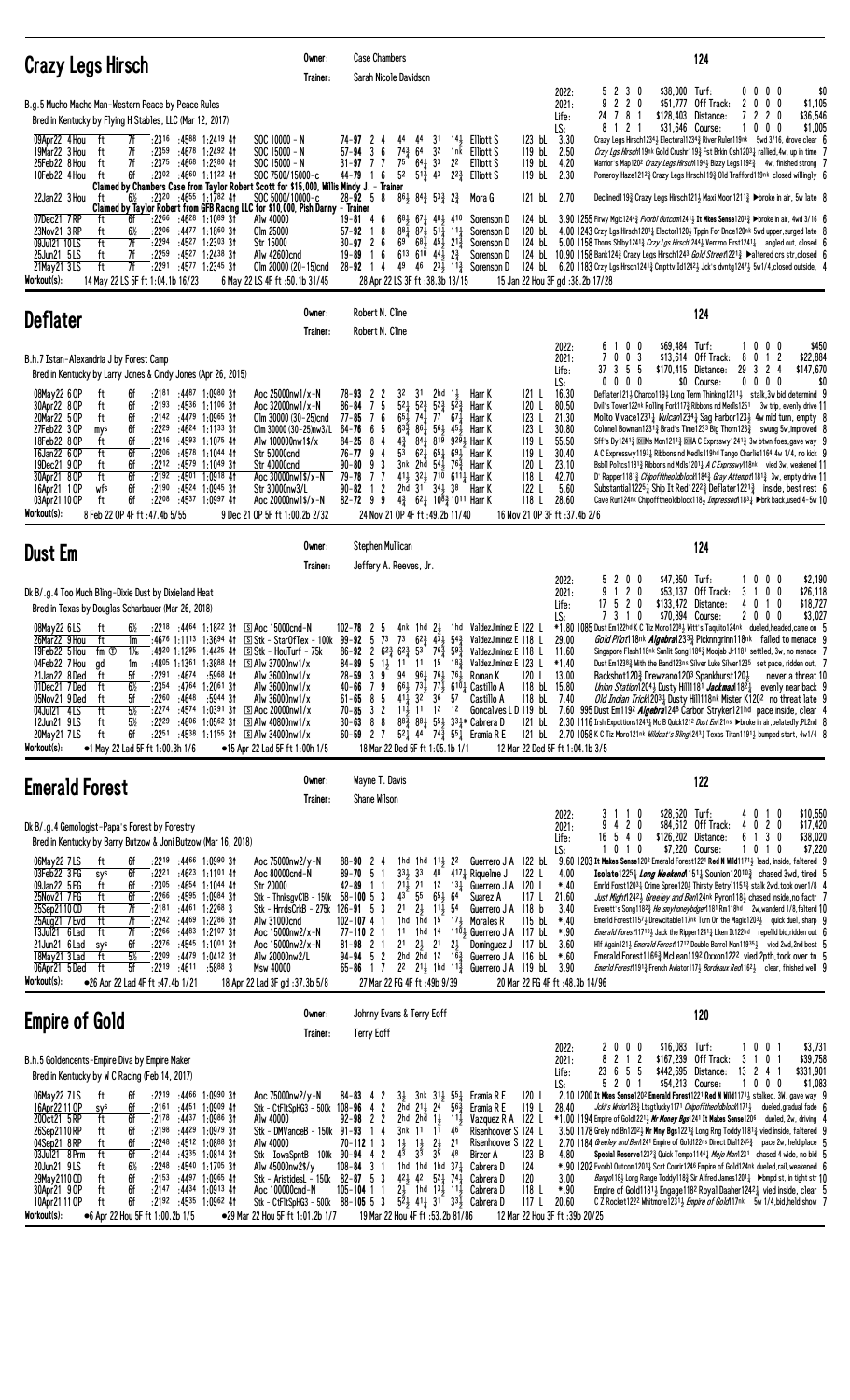| <b>Ernie Banker</b>                                                                                                                                                                                                                                                                                                                                                                                                                                                                                                                                                                                                                                                                                                                                                                                                                                                                       | Owner:<br>Trainer:                                                                                                                                                                                                                                                                                                                     | End Zone Athletics, Inc.<br>Karl Broberg                                                                                                                                                                                                                                                                                                                                                                                                                                                                                                                                                                                                                                                                                                                                                                                                                                                                                                                             | 124                                                                                                                                                                                                                                                                                                                                                                                                                                                                                                                                                                                                                                                                                                                                                                                                                                                                                                                                                                                                                                                                                                                                                                                                                                                                                                                                                                                                                                                                                                                     |
|-------------------------------------------------------------------------------------------------------------------------------------------------------------------------------------------------------------------------------------------------------------------------------------------------------------------------------------------------------------------------------------------------------------------------------------------------------------------------------------------------------------------------------------------------------------------------------------------------------------------------------------------------------------------------------------------------------------------------------------------------------------------------------------------------------------------------------------------------------------------------------------------|----------------------------------------------------------------------------------------------------------------------------------------------------------------------------------------------------------------------------------------------------------------------------------------------------------------------------------------|----------------------------------------------------------------------------------------------------------------------------------------------------------------------------------------------------------------------------------------------------------------------------------------------------------------------------------------------------------------------------------------------------------------------------------------------------------------------------------------------------------------------------------------------------------------------------------------------------------------------------------------------------------------------------------------------------------------------------------------------------------------------------------------------------------------------------------------------------------------------------------------------------------------------------------------------------------------------|-------------------------------------------------------------------------------------------------------------------------------------------------------------------------------------------------------------------------------------------------------------------------------------------------------------------------------------------------------------------------------------------------------------------------------------------------------------------------------------------------------------------------------------------------------------------------------------------------------------------------------------------------------------------------------------------------------------------------------------------------------------------------------------------------------------------------------------------------------------------------------------------------------------------------------------------------------------------------------------------------------------------------------------------------------------------------------------------------------------------------------------------------------------------------------------------------------------------------------------------------------------------------------------------------------------------------------------------------------------------------------------------------------------------------------------------------------------------------------------------------------------------------|
| B.g.5 Central Banker-Tall Timbercowgirl by Prime Timber<br>Bred in New York by Andy Beadnell (May 19, 2017)<br>$:2219$ $:4466$ 1:0990 31<br>06May22 7LS<br>6f<br>ft<br>02Apr22 7 Hou<br>ft<br>6f<br>:2228<br>:45 <sup>57</sup> 1:10 <sup>92</sup> 41<br>20Mar22 8 OP<br>$5\%$<br>:4555 1:0398 41<br>ft<br>:2163<br>05Mar22 20P<br>ft<br>6f<br>:2206<br>:45 <sup>25</sup> 1:10 <sup>22</sup> 3†<br>27Feb22 10P<br>6f<br>:2232<br>$:4667$ 1:1139 31<br>mys<br>11Feb22 50P<br>6f<br>:2192<br>:45 <sup>33</sup> 1:10 <sup>11</sup> 3†<br>ft<br>15Jan22 6 OP<br>6f<br>:2244 :4707 1:1232 31<br>ft<br>$6\%$<br>09Dec21 7 Agu<br>:2295<br>:4674 1:1923 31<br>mys<br>6f<br>$:22^{68}$ $:45^{75}$ 1:1206 31<br>230ct21 4 Bel<br>ft<br>C. - Trainer                                                                                                                                                 | Aoc 75000nw2/y<br>Aoc 30000nw2/x-N<br>Alw 106000nw1\$/x<br>Str 20000nw2/L<br>Clm 30000 (30-25)nw2/L<br>Clm 30000 (30-25)nw2/L<br>Clm 30000 (30-25)nw2/L $60-74$ 3 6<br>Clm 25000nw2/L<br>Clm 16000nw2/L-c                                                                                                                              | 40-80 19<br>$43\frac{1}{2}$ $42\frac{1}{2}$ 1hd Eikleberry R<br>$56 - 91$ 6 3<br>45<br>$78\frac{1}{4}$<br>$59 - 95$ 4 7<br>22<br>64,<br>1nk<br>Torres C A<br>$3\frac{1}{2}$<br>$49 - 97$ 6 2<br>461<br>$33\frac{1}{2}$<br>$12\frac{3}{4}$<br>Torres C A<br>$2^{51}$<br>$54\bar{1}$<br>$27\frac{1}{4}$<br>$57 - 72$ 5 7<br>431<br>Torres C A<br>6<br>$72\frac{5}{4}$ 63 $\frac{1}{4}$ 58 $\frac{1}{2}$ 510 $\frac{1}{4}$ Cohen D<br>$73 - 70$<br>$\overline{4}$<br>$73\frac{1}{4}$<br>4 <sup>1</sup> <sup>1</sup> <sub>4</sub> 3 <sup>1</sup> <sub>2</sub> 2 <sup>nk</sup> Vazquez R A 123 bL 3.60<br>$85 - 9768$<br>95<br>631 321 2nk Cancel E<br>$76 - 65$ 3 6<br>$6^{2}\frac{3}{4}$ $4^{5}\frac{1}{2}$ $6^{2}\frac{3}{4}$ $6^{7}$<br>Davis D<br>Claimed by Broberg Karl from America's Pastime Stables, McMahon, Joseph G., McMahon, Anne and Feit, Daniel for \$16,000, Kimmel John                                                                               | $$117,000$ Turf:<br>1000<br>\$225<br>2022:<br>7320<br>11<br>0<br>\$31,195 Off Track:<br>5<br>2 <sub>1</sub><br>\$46,040<br>2021:<br>5<br>-1<br>12 <sup>3</sup><br>$\overline{\mathbf{c}}$<br>\$92,995<br>434<br>$$178,825$ Distance:<br>$\mathbf{2}$<br>Life:<br>18<br>1000<br>\$100 Course:<br>1000<br>\$100<br>LS:<br>$97\frac{1}{4}$ 912 86 $\frac{1}{2}$ 76 $\frac{3}{2}$ Manrrique F J 124 bL 11.80 1084 It Makes Sense1202 Emerald Forest1221 Red N Wild11711 passed tiring rivals 9<br>$123$ bL $3.30$<br>Ernie Banker123hd Best of Greeley120} Good Scout1191} settled inside, just up 6<br>124 bL 16.10<br><i>Ernie Bnker</i> 124nk Stratofortress124ns Mesa Moon118 <sup>3</sup> steered3w1/4,determind 8<br>121 bL<br>3.00<br><i>Ernie Banker</i> 1212 <sup>3</sup> / <sub>4</sub> <i>Incorruptible</i> 114 <sup>3</sup> / <sub>2</sub> <i>Shacks Way</i> 1143 <sup>1</sup> / <sub>4</sub> 3w rally, outside bid 7<br>123 bL<br>3.70<br>Latin Casino1237 <sub>3</sub> Ernie Banker123 <sup>5</sup> Big Boss Ben1181 traffic 7/16, steered4w 9<br>123 bL<br>3.90<br>Beer Chaser12311 Salado12523 Latin Casino1233 lacked rally btwn foes 8<br>Special Pryce123nk Ernie Banker123 Big Boss Ben1171 } > wait1/4, led late, nippd 11<br>122 bL 8.90<br>Rvn Rocks120nk Erni Bnkr122ns Mgnificent Chrome1107 > ▶bmp twice brk, taken up 9<br>123 bl *3.35<br>Irish Giant12321 Exxtop1201 Magnificent Chrome120hd chsd, 2-3p turn, tired 12                                                                         |
| 16May21 4 Bel<br>:22 <sup>48</sup> :46 <sup>03</sup> 1:17 <sup>84</sup> 31<br>ft<br>6½<br>Workout(s):<br>16 Apr 22 LS 4F ft :53.1b 104/109                                                                                                                                                                                                                                                                                                                                                                                                                                                                                                                                                                                                                                                                                                                                                | Clm 30000nw2/L<br>31 Jan 22 OP 4F ft: 48.2b 6/72                                                                                                                                                                                                                                                                                       | 32--- 5 1 6 <sup>10</sup> -- -- -- Carmouche K 125 bL 4.20<br>28 Nov 21 Bel tr 4F ft : 50.4b 113/146 21 Nov 21 Bel tr 4F ft : 48.3b 17/108                                                                                                                                                                                                                                                                                                                                                                                                                                                                                                                                                                                                                                                                                                                                                                                                                           | Colormepazzi1238} Writer's Regret1201 Ajhar125103 > pulled up, vanned off 6                                                                                                                                                                                                                                                                                                                                                                                                                                                                                                                                                                                                                                                                                                                                                                                                                                                                                                                                                                                                                                                                                                                                                                                                                                                                                                                                                                                                                                             |
| <b>Flash of Mischief</b>                                                                                                                                                                                                                                                                                                                                                                                                                                                                                                                                                                                                                                                                                                                                                                                                                                                                  | Owner:<br>Trainer:                                                                                                                                                                                                                                                                                                                     | Jerry Namy<br>Karl Broberg                                                                                                                                                                                                                                                                                                                                                                                                                                                                                                                                                                                                                                                                                                                                                                                                                                                                                                                                           | 120                                                                                                                                                                                                                                                                                                                                                                                                                                                                                                                                                                                                                                                                                                                                                                                                                                                                                                                                                                                                                                                                                                                                                                                                                                                                                                                                                                                                                                                                                                                     |
| B.c.4 Into Mischief-Flashy Campaign by Political Force<br>Bred in Kentucky by Jerry Namy (Mar 05, 2018)<br>:2219 :4466 1:0990 3†<br>06May22 7LS<br>ft<br>6f<br>11Dec21 9 OP<br>ft<br>1‰<br>:4840 1:1345 1:4370 3<br>13Nov21 9Ded<br>:4761 1:1274 1:3993 3†<br>ft<br>1m<br>$1\%$<br>ft<br>$:4795$ 1:12 <sup>25</sup> 1:5076 3<br>26Sep2111RP<br>ft<br>$1\%$<br>:4816 1:1254 1:4659 3<br>28Aug21 6 Fan<br>01Aug21 9 Sar<br>$:2146$ $:4385$ 1:1546 3<br>$6\%$<br>sys<br>02Jul21 6 Prm<br>$1\%$<br>$:4773$ 1:1148 1:4264 3<br>ft<br>04Jun21 8 Prm<br>ft<br>:4727 1:1183 1:3678 3<br>1m<br>6f<br>$:2177$ $:4443$ $1:08793$<br>15May21 7 Prm<br>my<br>7f<br>$: 23^{16}$ $: 47^{88}$ 1:2637 3<br>16Apr21 9 Ded<br>ft<br>Workout(s):<br>15 May 22 LS 6F ft 1:15.2b 1/1                                                                                                                            | Aoc 75000nw2/v-N<br>Stk - StLouiDbyB - 250k 99-100 5 21 21<br>Stk - PraireMleB - 50k<br>Alw 50000cnd<br>23 Apr 22 LS 4F ft: 48.3bg 3/108                                                                                                                                                                                               | $88 - 85$ 3 1<br>2hd 2hd $4^{13}$ $4^{41}$<br>Eikleberry R<br>Stk - PoinsttiaB - 150k 76-104 3 113 113 11 13 31 $\frac{3}{4}$<br>Vazquez R A<br>Stk - DeltaMileB - 100k 102-108 7 2hd 2hd 11 13 11 $\frac{3}{4}$<br>Thornton T<br>Stk - OkDrbyG3 - 400k 101-98 2 1hd 11 1hd 1hd 213<br>Talamo J<br>2 <sup>1</sup><br>1hd<br>11<br>Talamo J<br>Stk - AmstrdamG2 - 200k 94-85 4 3 32 34 <sub>2</sub> 36 <sub>3</sub> 48 <sub>2</sub><br>Cancel E<br>Stk - IowaDbyL - 250k 84-101 2 $2\frac{1}{2}$ $2\frac{1}{2}$ $2\frac{1}{2}$<br>$2^3$ $2^4$<br>Gonzalez E<br>86-98 2 1hd $2\frac{1}{2}$ 1 $\frac{1}{2}$<br>11 2nk<br>Gonzalez E<br>Stk - GldnCrcleB - 50k 75-95 2 4 43 23<br>1hd 11<br>Gonzalez E<br>86-91 7 4 $2^2\frac{1}{2}$ 2 <sup>1</sup> $1^2\frac{1}{2}$ Thornton T<br>16 Apr 22 LS 4F ft :52.1b 88/109                                                                                                                                                      | 0<br>$0\quad 0$<br>$$2,166$ Turf:<br>\$9,300<br>2022:<br>20<br>$1\quad0$<br>5 4 1<br>\$471.940 Off Track:<br>\$41,400<br>2021:<br>12<br>$\mathbf{2}$<br>0<br>0<br>16 6 4 2<br>\$495,268 Distance:<br>\$31,566<br>21<br>0<br>0<br>Life:<br>LS:<br>$0\quad 0$<br>\$2,166 Course:<br>$^{\circ}$<br>100<br>- 0<br>\$2,166<br>122 bL *1.20 1154 It Mkes Sense1202 Emerald Forest1221 Red N Wild1171 <sub>2</sub> pressed, flattened out 9<br>124 bL 3.00<br>Last Samurai121 $\frac{3}{4}$ Super Stock1241 Flash of Mischief1242 $\frac{3}{4}$ soft pace, gave in 7<br>122 bl *.70<br>Flash of Mischief12213 Mocito Rojo1183 Bold Thirst12071 clear, kept to task 7<br>124 bL 20.90 1063 Warrant12413 <i>Flash of Mischief</i> 1243 <i>Super Stock</i> 12461 pace, bore out, hung 8<br>119 bL 2.30<br>Flash of Mischief1191 Irish Unity119hd Gagetown11911 2w, all out, edged ahead 7<br>122 b 24.75<br><i>Jckie's Wrrior</i> 1247 $\frac{1}{4}$ Drin the Clock1241 Crowded Trade118 $\frac{1}{2}$ 6w upper, weakened 6<br>116 bBL 12.00<br>Stilleto Boy1224} Flsh of Mischief1162} Gagetown116nk outpaced 3/8, gamely 6<br>119 bBL *3.20<br>Ggtown113nk Flsh of Mischif11931 Sermononthemount1193 led 3/16ths, kept on 7<br>119 bBL 3.90<br>Flash of Mischief1191 Chicks Dig Scars1171 $\frac{3}{4}$ Vulcan1173 $\frac{1}{4}$ inside, gamely 8<br>119 bL 2.40<br><i>Flsh of Mischif</i> 1192 <sub>3</sub> <i>Chu Chu's Lgcy</i> 1171 <sub>4</sub> Wise Verdict116nk clear late, urging 9<br>18 Mar 22 Ded 4F ft: 49.4bg 2/12 |
| <b>Give It Everything</b>                                                                                                                                                                                                                                                                                                                                                                                                                                                                                                                                                                                                                                                                                                                                                                                                                                                                 | Owner:<br>Trainer:                                                                                                                                                                                                                                                                                                                     | Hall's Family Trust<br>Danny Pish                                                                                                                                                                                                                                                                                                                                                                                                                                                                                                                                                                                                                                                                                                                                                                                                                                                                                                                                    | 120                                                                                                                                                                                                                                                                                                                                                                                                                                                                                                                                                                                                                                                                                                                                                                                                                                                                                                                                                                                                                                                                                                                                                                                                                                                                                                                                                                                                                                                                                                                     |
| Gr/ro.g.4 Bradester-Everything Bling by Too Much Bling<br>Bred in Arkansas by Hall's Family Trust (Mar 29, 2018)<br>30Jan22 9 Hou<br>ft<br>6f<br>:2176 :4442 1:0942 41<br>:2170 :4528 1:1214 31<br>16Dec21 8 RP<br>ft<br>6f<br>070ct21 9RP<br>ft<br>6f<br>$:2188$ $:4510$ 1:0964 31<br>18Sep21 8RP<br>ft<br>6½<br>:2231 :4564 1:1659 31<br>ft<br>$:22^{66}$ $:46^{00}$ 1:10 <sup>33</sup> 31<br>28Aug21 7RP<br>6f<br>:4570 1:1164 31<br>09Jul21 2LS<br>fts<br>6f<br>:2250<br>:2294 :4606 1:1078 31<br>27Jun21 4LS<br>6f<br>ft<br>Workout(s):<br>•7 May 22 LS 5F ft 1:00.0b 1/26                                                                                                                                                                                                                                                                                                           | Stk - StnrsdSprB - 75k 105- <b>82</b> 9 4<br>Alw 36300cnd<br>Alw 36300cnd<br>Alw 34000nw1/x<br>Alw 34000nw1/x<br><b>Msw 40800</b><br><b>Msw 40800</b><br>30 Apr 22 LS 5F ft 1:02.1b 12/31                                                                                                                                              | $61\frac{1}{2}$ 52<br>9 <sup>15</sup> Mora G<br>87<br>$85 - 89$ 11 1<br>25 24 12<br>$2\frac{3}{4}$<br>Cabrera D<br>1hd 1hd 1 <sup>2</sup> 1 <sup>2</sup> $\frac{3}{4}$ Cabrera D<br>$84 - 96$ 3 6<br>68-96 7 5 32 31 11 1 <sup>2</sup> 17 <sup>3</sup> Cabrera D<br>-5<br>$5^{11}$ 6 <sup>1</sup> $4^{3}$ $\frac{1}{2}$ 3 <sup>5</sup> $\frac{1}{2}$ Cabrera D<br>46-794<br>77- <b>72</b> 3<br>3<br>1hd 1hd 12 $15\frac{3}{4}$ Cabrera D<br>$3^2$ $3^2$ $3^6$ $4^{10}$ <sub>4</sub> Luzzi L J<br>$52 - 63$ 5 5<br>23 Apr 22 LS 4F ft: 49.3b 20/108                                                                                                                                                                                                                                                                                                                                                                                                                   | 0 <sub>0</sub><br>$$1.000$ Turf:<br>$0\quad 0$<br>$0\quad 0$<br>\$0<br>2022:<br>$\mathbf 0$<br>\$79,694 Off Track:<br>63<br>1 1<br>0 <sub>0</sub><br>\$0<br>2021:<br>00<br>7311<br>\$80,694 Distance:<br>6<br>$\overline{c}$<br>1 1<br>\$60,396<br>Life:<br>2 1 0 0<br>\$26,916 Course:<br>\$26,916<br>LS:<br>210<br>0<br>22.00<br>Greley nd Ben1233 <b>Mr Money Bgs</b> 1233 Top Gunner 123nk through early, stopped 9<br>120 L<br>1.50 1202 Smuri Cause122 $\frac{3}{4}$ Give It Everything121 $\frac{1}{4}$ Red N Wild121 <sup>23</sup> chased, 2w, led, hung 12<br>121 L<br>121 L<br>2.50 1178 Giv It Everything12123 Old Trfford12433 Firwy Mgic1202 duel 2w, drew off late 8<br>121 L *1.30 1159 Gv It Evrything12173 Mists of Tim12221 Cscd King124nk chased, 3w, drew clear 7<br>5.40 1156 Old Trfford12443 Rd N Wild1191 Give It Everything12123 pace inside, weakened 8<br>121 L<br>4.50 1144 Give It Everything 12153 Hefty Garcia 1213 Inthealy 12123 btwn.bid2w.drew off 5<br>121 L<br>11.30 1149 Summer Sp1sh1248 $\frac{3}{4}$ Five Drems1211 Dil in for Lute116 $\frac{1}{2}$ chased4w, 3w1/4, empty 7<br>121 L<br>•16 Apr 22 LS 3F ft :36.0b 1/19                                                                                                                                                                                                                                                                                                                                                      |
| <b>Highland Ghost</b>                                                                                                                                                                                                                                                                                                                                                                                                                                                                                                                                                                                                                                                                                                                                                                                                                                                                     | Owner:<br>Trainer:                                                                                                                                                                                                                                                                                                                     | <b>Highland Yard LLC</b><br>0. J. Jauregui                                                                                                                                                                                                                                                                                                                                                                                                                                                                                                                                                                                                                                                                                                                                                                                                                                                                                                                           | 122                                                                                                                                                                                                                                                                                                                                                                                                                                                                                                                                                                                                                                                                                                                                                                                                                                                                                                                                                                                                                                                                                                                                                                                                                                                                                                                                                                                                                                                                                                                     |
| Ch.c.3 Shaman Ghost-Wee Highland Lass by Include<br>Bred in California by Highland Yard, LLC (Mar 30, 2019)<br>:4868 1:1270 1:3728 3<br>01May22 5 GG<br>fm ① 1m<br>18Mar22 9 SA<br>fm $\mathbb{D}^{30}$ 6f<br>$:22^{62}$ $:45^{50}$ 1:0940 3<br>ft $\otimes$ 5%<br>$:2149$ $:4492$ $1:0354$ 3<br>18Feb22 8 GG<br>$:4801$ 1:1352 1:4699 3<br>15Jan22 3 SA<br>ft<br>1‰<br>31Dec21 5 GG<br>$:21^{63}$ $:45^{57}$ 1:0429 2<br>ft ⊗<br>$5\%$<br>11Dec21 6 GG<br>fm ①<br>$:2142$ $:4529$ $:5747$ 2<br>5f<br>13Nov21 7 GG<br>$:22^{58}$ $:45^{53}$ 1:1151 2<br>ft ⊗<br>6f<br>06Nov21 4 GG<br>ft Ø<br>1m<br>:4826 1:1315 1:3898 2<br>5½<br>:2155 :4566 1:0440 2<br>10Jul21 8 Pln<br>ft<br>19Jun21 4 Pln<br>5f<br>$:2354$ $:4790$ $:5973$ 2<br>ft<br>Workout(s):<br>15 May 22 GG $\otimes$ 5F ft 1:02.2h 35/60 24 Apr 22 GG $\otimes$ 5F ft 1:01.4h 33/72 16 Apr 22 GG $\otimes$ 5F ft :59.3h 5/70 | S Stk - S1kySu1vnB - 75k 76-89 4 21<br>Aoc 100000nw1\$/x<br>Aoc 50000nw1\$/x-N<br>$S$ Stk - CalCupDbyB - 200k<br>Aoc 50000nw1\$/x-N<br>Aoc 50000nw1\$/x<br>Stk - GildnNuggtB - 50k $71-62$ 4 2<br>Aoc 50000nw1\$/x-N<br>Msw 26000                                                                                                      | 2 <sup>1</sup><br>$2\frac{1}{2}$<br>1hd 2ns Antongeorgi III W 120<br>2 <sup>1</sup><br>3 <sup>1</sup><br>321 Cedillo A<br>$81 - 95$ 6 1<br>21<br>$11\frac{1}{2}$ 12 $\frac{1}{4}$ Antongeorgi III W 124 L<br>$105 - 88$ 4 1<br>$1\frac{1}{2}$<br>$1\frac{1}{2}$<br>$4^{10}$ 6 <sup>443</sup> / <sub>4</sub> Prat F<br>$80 - 4$ 1 $1\frac{1}{2}$<br>$2\frac{1}{2}$<br>$1\frac{1}{2}$<br>$2\frac{1}{2}$<br>$2\frac{1}{2}$<br>$99 - 85$ 7 2<br>1hd 12<br>Antongeorgi III W 118<br>$2\frac{1}{2}$ $2\frac{1}{2}$<br>$77 - 78$ 4 1<br>1hd 2ns Antongeorgi III W 118<br>$3\bar{1}$ $\frac{1}{2}$ $3\bar{3}$<br>44 $43\frac{3}{4}$ Rivera S<br>83-72 5 3 <sup>1</sup> / <sub>2</sub> 4 <sup>2</sup> / <sub>2</sub> 5 <sup>4</sup> 3 <sup>6</sup> 3 <sup>7</sup> / <sub>4</sub> Rivera S<br>Stk - EvrttNevnB - 75k 106-65 1 3 31 $\frac{1}{2}$ 41 $\frac{3}{4}$ 53 66 $\frac{3}{4}$ 0rozco I<br>30-54 5 1 1 <sup>1</sup> 1 <sup>1</sup> 1 <sup>1</sup> 1 <sup>3</sup> Frey K | \$33,824<br>$$53,944$ Turf:<br>3 0 2 1<br>2022:<br>4 1 1 1<br>7 2 2 1<br>\$69,506 Off Track:<br>$0\ 0\ 0\ 0$<br>2021:<br>\$0<br>$11$ 3 3 2<br>\$123,450 Distance:<br>\$14,664<br>2 0 0 1<br>Life:<br>$0\ 0\ 0\ 0$<br>\$0 Course:<br>$0\,0\,0\,0$<br>\$0<br>LS:<br>2.10 1024 Roy1 'n Rndo120ns Highlnd Ghost1201 $\frac{1}{4}$ Wors Rd Snchz1201 $\frac{1}{4}$ stlkd, all out, nailed 5<br>15.90 1000 Bochombo1221} Smaalr's Run1221} Hahlnd Ghost122ns ▶brushed 3/16, bid 3deep 8<br>122 L<br>4.40 1014 Highland Ghost124 <sup>2</sup> Mob Boss120hd Tizlightning122 <sup>3</sup> hustled, kicked clear 7<br>124<br>11.60 1028 Fst Drw Munnings124nk Stright Up G12431 Finneus12417 headed 3/8, tired, eased 6<br>12.50 1026 Highlnd Ghost118 <sup>2</sup> Cowboy Chrli120 <sup>2</sup> <sup>1</sup> Tolonisito120 <sup>hd</sup> prssd 2w, wore down foe 7<br>36.40 1040 Lov'em N Leve'em118ns HighInd Ghost118} Unrptured120} prss 2w, game, nailed 8<br>122<br>13.00 1006 Dr Pescado 1223 Stanford Bay 1223 C'Mon Man122 $^{23}$ chsd 4w,no late kick 5<br>120<br>11.50 999 Il Cpitno1201 As Amtter of Fct11961 Highland Ghost12011 stlk 3w, no late rally 7<br>121<br>Thirsty Always12043 Drinking Again1203 Hijo Galante1201 chsd 2w, weakened 9<br>31.80<br>120<br>$*.80$<br>Highland Ghost12033 Crystal Bandit12031 Stay Lit1203 pace, 3w, drew clear 5<br>10 Apr 22 GG $\otimes$ 7F ft 1:29h 1/1                                                                                                                 |
| Hollis                                                                                                                                                                                                                                                                                                                                                                                                                                                                                                                                                                                                                                                                                                                                                                                                                                                                                    | Owner:<br>Trainer:                                                                                                                                                                                                                                                                                                                     | WSS Racing, LLC and 4 G Racing, LLC<br>John Alexander Ortiz                                                                                                                                                                                                                                                                                                                                                                                                                                                                                                                                                                                                                                                                                                                                                                                                                                                                                                          | 124                                                                                                                                                                                                                                                                                                                                                                                                                                                                                                                                                                                                                                                                                                                                                                                                                                                                                                                                                                                                                                                                                                                                                                                                                                                                                                                                                                                                                                                                                                                     |
| B.g.7 Street Sense-Miss Inclined by Pulpit<br>Bred in Kentucky by Mueller Thoroughbred Stable, LTD. (Feb 13, 2015)<br>19Mar22 70P<br>ft<br>$: 2181$ $: 4507$ 1:0942 41<br>6f<br>20Feb22 8 OP<br>ft<br>$5\%$<br>:2227<br>:4555 1:0316 41<br>29Jan22100P<br>ft<br>6f<br>$:2190$ $:4560$ 1:1050 41<br>10Dec21 80P<br>ft<br>$5\%$<br>:2181<br>:4499 1:0217 31<br>04Sep21 4 Elp<br>ft<br>6f<br>:2187<br>:4450 1:0942 31<br>$:22^{35}$<br>:4606<br>07Aug21 4 Mnr<br>$4\%$<br>:5245.31<br>ft<br>5f<br>15May 2110 Pim<br>fm ①<br>:2192<br>:4395<br>:5530 31<br>22Apr21 8 OP<br>$:2191$ $:4508$ 1:0365 41<br>ft<br>5½<br>03Apr21 8Kee<br>$5\%$<br>:2142 :4460 1:0219 31<br>gd <sup>T</sup><br>11Mar21 80P<br>:2191 :4481 1:0891 41<br>ft<br>6f<br>Workout(s):<br>14 May 22 CD 4F ft: 49b 41/86                                                                                                     | Stk - WhitmoreG3 - 200k 103-102 9 3<br>Aoc 80000cnd-N<br>Stk - KingCottnL - 150k 103-94 1 2<br>Aoc 80000cnd-N<br>Aoc 50000cnd-N<br>Stk - WVCharmCpB - 75k 88-95 7 4<br>Stk - TurfSprntL - 100k 91-89 5 2<br>Aoc 80000nw1\$/3mx-N 104-102 2 2<br>Stk - ShakrtwnG2 - 200k 109-83 3 5<br>Aoc 100000cnd-N<br>9 May 22 CD 4F ft:49.1b 16/29 | 1hd 1hd 1hd 43<br>79-105 7 1<br>2 <sup>1</sup><br>2hd $12\frac{1}{2}$ 14 $\frac{1}{4}$ Santana, Jr. R 121 L<br>$31\frac{1}{2}$ 52 $\frac{1}{4}$ 68 56 $\frac{1}{2}$<br>$2^{1\bar{1}}_{\bar{2}}$ $2^{1\bar{1}}_{\bar{2}}$ 12 $1^{4\bar{1}}_{\bar{2}}$<br>$93 - 118$ 6 1<br>$93 - 88$ 2 4<br>23<br>$2^{11}$ , $2^{2}$ 541<br>Bejarano R<br>3 <sup>1</sup><br>-- 1hd 2hd<br>Gutierrez R<br>$3^2\frac{1}{2}$ 54 68 <sup>1</sup> / <sub>2</sub> 78<br>Ortiz, Jr. I<br>2hd $2\frac{1}{2}$ 2hd 1hd Cabrera D<br>743 741 743 12123 Saez G<br>$93 - 103$ 7 3<br>2hd 1hd 2hd 231 Cabrera D<br>1 May 22 CD 4F my :50.2b 30/42                                                                                                                                                                                                                                                                                                                                                   | \$75,100 Turf:<br>\$98,176<br>2022:<br>$0\quad 0$<br>7201<br>3<br>-1<br>3 2 0<br>\$191,191 Off Track:<br>5 1 2 0<br>\$91,326<br>2021:<br>8<br>25 10 5 1<br>\$495,433 Distance:<br>7 2 1 0<br>\$89,179<br>Life:<br>$0\ 0\ 0\ 0$<br>\$0 Course:<br>$0\ 0\ 0\ 0$<br>\$0<br>LS:<br>$*2.50$<br>Bob's Edge1241 Tulane Tryst1211 <sup>3</sup> Greeley and Ben119nk with pace, weakened 9<br>Santana, Jr. R 121 L<br>$*1.00$<br>Holls12141 No Shrt No Shos11813 Chipofftholdblock12411 press, duel, kicked clr 7<br>2.20<br><i>Bob's Edge</i> 1192 <sub>3</sub> <i>Home Base</i> 1181 <sub>4</sub> Seven Nation Army1162 <sub>3</sub> shifted out, empty 8<br>Santana, Jr. R 122 L<br>4.60<br>Santana, Jr. R 120 L<br>Hollis1204} Nashville12031 Mr. Jagermeister12021 stalked, clear, record 6<br>$*1.50$<br>Long Weekend12213 Haunt1223 Impressed122hd 2p upper, bid, weakend 5<br>122 L<br>2.50<br>Williston Way119hd Hollis1241 $\frac{3}{4}$ Primal Destiny120hd led late, grabbed wire 9<br>124 L<br>124 L<br>4.60<br>Firecrow122nk The Critical Way12211 Completed Pass12411 > ins, steadied 1/4 13<br>124 L<br>3.20<br>Hollis124hd Awesome Anywhere1181 Drena's Star1241 came out1/16, brush, nod 8<br>124<br>24.50<br>Bound for Nowhre122ns Imprimis1243 The Criticl Wy124ns chased ins, empty str 12<br>124 L<br>4.80<br>Strike Power12034 Hollis12414 Tough Love120nk dueled, no match late 7<br>24 Apr 22 CD 4F ft :50.3b 52/58                                                                                     |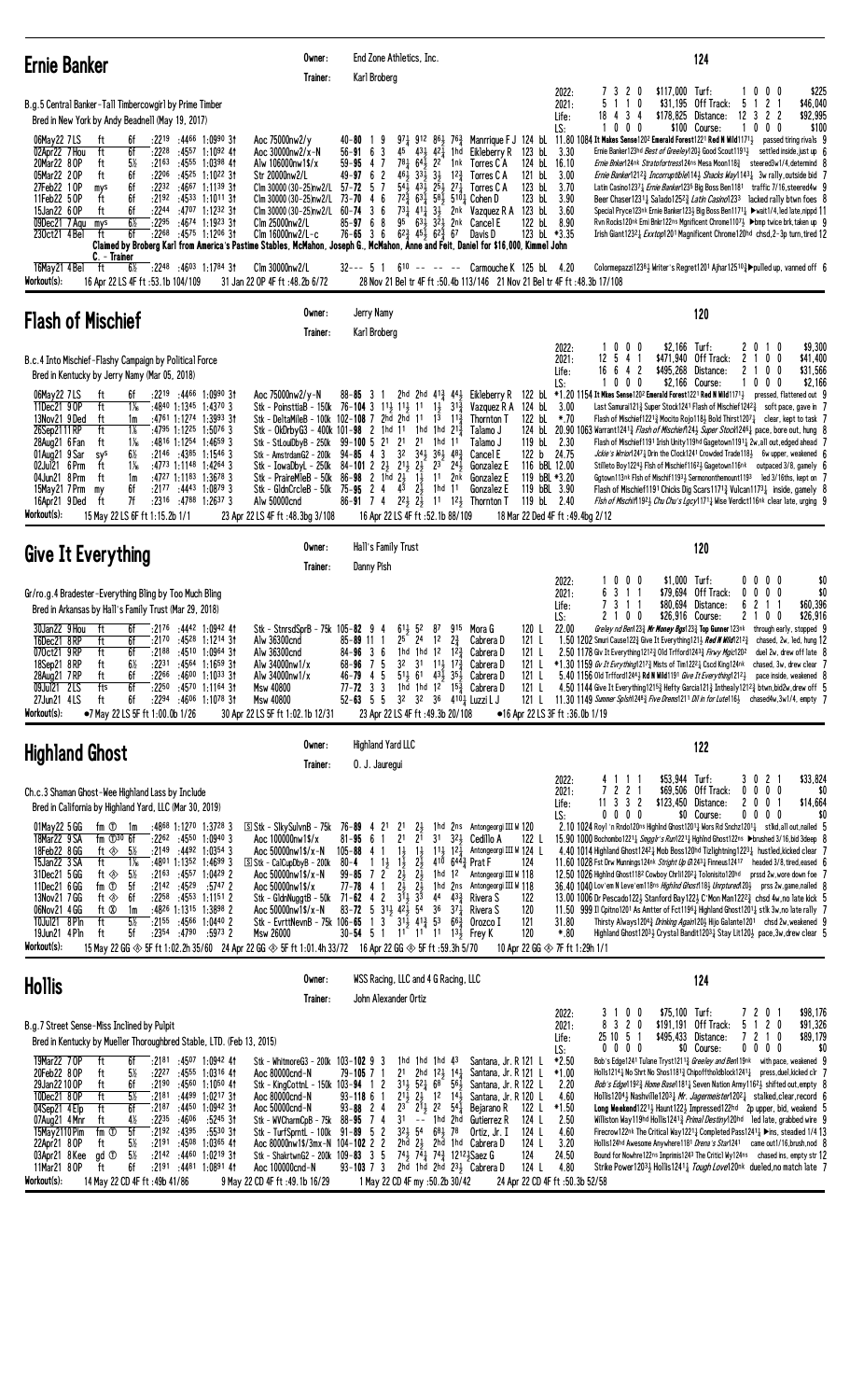| <b>Isolate</b>                                                                                                                                                                                                                                                                                                                                                                                                                                                                                                                                                                                                                                                                                                                                                                                                | Owner:<br>Trainer:                                                                                                                                                                                                                                                              | Reeves Thoroughbred Racing<br>Thomas M. Amoss                                                                                                                                                                                                                                                                                                                                                                                                                                                                                                                                                                                                                                                                                                                                                                                                                                                                                                                                                                                             | 124                                                                                                                                                                                                                                                                                                                                                                                                                                                                                                                                                                                                                                                                                                                                                                                                                                                                                                                                                                                                                                                                                                                                                                                                                                                                                                                                                                                                                                                                                                                         |
|---------------------------------------------------------------------------------------------------------------------------------------------------------------------------------------------------------------------------------------------------------------------------------------------------------------------------------------------------------------------------------------------------------------------------------------------------------------------------------------------------------------------------------------------------------------------------------------------------------------------------------------------------------------------------------------------------------------------------------------------------------------------------------------------------------------|---------------------------------------------------------------------------------------------------------------------------------------------------------------------------------------------------------------------------------------------------------------------------------|-------------------------------------------------------------------------------------------------------------------------------------------------------------------------------------------------------------------------------------------------------------------------------------------------------------------------------------------------------------------------------------------------------------------------------------------------------------------------------------------------------------------------------------------------------------------------------------------------------------------------------------------------------------------------------------------------------------------------------------------------------------------------------------------------------------------------------------------------------------------------------------------------------------------------------------------------------------------------------------------------------------------------------------------|-----------------------------------------------------------------------------------------------------------------------------------------------------------------------------------------------------------------------------------------------------------------------------------------------------------------------------------------------------------------------------------------------------------------------------------------------------------------------------------------------------------------------------------------------------------------------------------------------------------------------------------------------------------------------------------------------------------------------------------------------------------------------------------------------------------------------------------------------------------------------------------------------------------------------------------------------------------------------------------------------------------------------------------------------------------------------------------------------------------------------------------------------------------------------------------------------------------------------------------------------------------------------------------------------------------------------------------------------------------------------------------------------------------------------------------------------------------------------------------------------------------------------------|
| B.c.4 Mark Valeski-Tranguil Song by Unbridled's Song<br>Bred in Florida by Woodford Thoroughbreds (Feb 12, 2018)<br>16Apr22 6 OP<br>$:22^{28}$ $:45^{35}$ 1:0995 41<br>sys<br>6f<br>03Feb22 3FG<br>6f<br>:22 <sup>21</sup> :46 <sup>23</sup> 1:11 <sup>01</sup> 41<br>sys<br>16Dec21 7FG<br>ft<br>6f<br>:2186<br>:4515 1:0963 3†<br>21Nov21 8 CD<br>$6\%$<br>:2287<br>:46 <sup>00</sup> 1:17 <sup>31</sup> 3†<br>sys<br>03Sep21 9 GP<br>ft<br>6f<br>:2242 :4520 1:0982 31<br>30Jul21 7GP<br>ft<br>$6\%$<br>:2236<br>:4504 1:1667 31<br>$:4610$ 1:1198 1:3989 2<br>08Nov20 9 Agu<br>ft<br>1m<br>6f<br>12Sep2010GP<br>$:22^{37}$ $:45^{43}$ 1:1097 2<br>sys<br>$5\%$<br>06Aug20 1 GP<br>ft<br>$:22^{06}$ $:45^{52}$ 1:0494 2<br>Workout(s):<br>18 May 22 CD 4F ft :47.4b 6/50                                   | Aoc 100000cnd-N<br>Aoc 80000cnd-N<br>Aoc 40000nw2\$/x-N<br>Aoc 62500nw2\$/x-N<br>Aoc 62500cnd-N<br>Aoc 50000cnd-N<br>Stk - NashuaG3 - 100k 110-70 5 23 21<br>Aoc 60000nw2/L-N<br><b>SMsw 55000</b><br>10 May 22 CD 4F ft: 48b 7/40                                              | 120 bL *.70<br>$67 - 96$ 3 6<br>$5^2$ $\frac{1}{4}$ $5^2$ $\frac{1}{4}$ $3^2$ $\frac{1}{2}$ $4^1$ $\frac{1}{2}$ Arrieta F<br>$112 - 108$ 2 3<br>$11\frac{1}{2}$ 11<br>1 <sup>3</sup><br>$15\frac{1}{4}$<br>122 bL *1.30<br>Graham J<br>$99-100$ 7 2<br>$1\frac{1}{2}$<br>Hernandez C J 118 bL<br>12<br>14<br>11<br>$3^{11}$<br>118 bL<br>16<br>$31\frac{1}{2}$ $33$ $44\frac{3}{4}$<br>$86 - 89$<br>Rosario J<br>$73 - 101$ 5 8<br>$41\frac{1}{2}$<br>3nk 2hd<br>120 bfL 8.80<br>$2\frac{1}{2}$<br>Panici L<br>$82 - 89 = 6$ 2<br>1hd 2hd<br>3 <sup>2</sup><br>118 bfL 5.90<br>21<br>Panici L<br>$2^{11}$ <sub>2</sub> 3 <sup>5</sup><br>120 b 2.15<br>3 <sup>12</sup> <sup>3</sup> Torres C A<br>1hd $12\frac{1}{2}$ 15 110<br>120 bf *1.10<br>61<br>100-96<br>Torres C A<br>80-77 7 8 42 43 $\frac{1}{2}$ 32<br>118 <sub>b</sub><br>$1\frac{3}{4}$<br>Panici L<br>5 May 22 CD 4F ft : 47.3b 7/81<br>3 Apr 22 CD 4F ft :47.4b 9/46                                                                                                       | \$38,500 Turf:<br>2100<br>$0\,0\,0\,0$<br>2022:<br>\$0<br>\$48,465 Off Track:<br>4200<br>\$76,425<br>4 1 1 1<br>2021:<br>\$164,115 Distance:<br>5 3<br>\$111,910<br>Life:<br>-2<br>10<br>94<br>-1<br>$0\,0\,0\,0$<br>$0\ 0\ 0\ 0$<br>LS:<br>\$0 Course:<br>\$0<br>Full Authority 124nk Seven Nation Army 117nk Bank1171 4w1/4, floated out late 6<br>Isolate1225 $\frac{1}{4}$ Long Weekend151 $\frac{1}{4}$ Sounion12010 $\frac{3}{4}$ shook clear1/4, driving 5<br>2.30<br><i>Isolate</i> 1184 Verb120 <sup>2</sup> ½ Coltonator1201½ clear,repelled bid upr 8<br>1.50<br>Sounion120nk Beverly Park1242 <sup>3</sup> Flap Jack1201 <sup>3</sup> > slow st, pull ins, chasd 6<br>Rough Entry1253 Isolate1203 Trophy Chaser12311 3w bid, left lead, edged 8<br>Legal Deal1241 $\frac{3}{4}$ With Verve124nk Isolate118nk bid3pth, led, wander str 6<br>Pickin' Time12021 Ten for Ten118101 Isolate12013 2-3w, out tiring 1/8pl 7<br>Isolate 12010 Paladio 12011 Dauntless Gal 1172 <sup>3</sup> vie outside, widen drvg 6<br>3.40<br><i>Isolate</i> 118 <sub>2</sub> Boomer118 <sup>2</sup> <i>Poppy's Pride</i> 1181 <sub>3</sub> ► chck sharp3/8,game btw 11                                                                                                                                                                                                                                                                                                                                                              |
| <b>It Makes Sense</b>                                                                                                                                                                                                                                                                                                                                                                                                                                                                                                                                                                                                                                                                                                                                                                                         | Owner:<br>Trainer:                                                                                                                                                                                                                                                              | Shawn H. Davis<br>Shawn H. Davis                                                                                                                                                                                                                                                                                                                                                                                                                                                                                                                                                                                                                                                                                                                                                                                                                                                                                                                                                                                                          | 122                                                                                                                                                                                                                                                                                                                                                                                                                                                                                                                                                                                                                                                                                                                                                                                                                                                                                                                                                                                                                                                                                                                                                                                                                                                                                                                                                                                                                                                                                                                         |
| Ch.g.7 Majestic Warrior-Sensibly Chic by Distorted Humor<br>Bred in Kentucky by McKenzie Bloodstock (Feb 06, 2015)<br>:2219 :4466 1:0990 31<br>06May22 7LS<br>ft<br>6f<br>03Mar22 8 Hou<br>ft<br>6f<br>:2231<br>:4530 1:1040 41<br>12Feb22 4Ded<br>$6\%$<br>:2372 :4728 1:2074 41<br>mys<br>6f<br>07Dec21 7RP<br>:2266<br>:46 <sup>28</sup> 1:10 <sup>89</sup> 3†<br>ft<br>200ct21 5RP<br>ft<br>6f<br>$:21^{78}$ $:44^{37}$ 1:0986 31<br>:4429 1:0979 31<br>26Sep2110RP<br>ft<br>6f<br>:2198<br>27Aug21 8RP<br>6f<br>:2291 :4605 1:1047 31<br>ft<br>28Jun21 7LS<br>1m<br>:4784 1:1225 1:3808 31<br>mys<br>6f<br>18Mar21 3 Tup<br>:2179<br>:4392 1:0986 41<br>ft<br>$5\%$<br>ft<br>$:22^{16}$ $:44^{53}$ 1:0261 31<br>31Dec19 2 Tup<br>Workout(s):<br>29 Apr 22 LS 4F ft : 48.4b 16/47                         | Aoc 75000nw2/y<br>Aoc 50000nw2/6mx-N<br>Aoc 15000cnd-N<br>Alw 40000<br>Alw 40000<br>Stk - DMVanceB - 150k 92-71<br>Aoc $40000 \text{nw}1/\text{y}/\text{x}$<br>Aoc 50000nw2/y/x-N<br>Aoc 20000 (20-15)cnd-N $101-88$<br>22 Apr 22 LS 4F ft: 49.2b 11/67                         | LS:<br>4nk 21, 12<br>81-95<br>7<br>3<br>41<br>Alvarez J L<br>2 <sup>1</sup><br>$3\frac{1}{2}$<br>$211$ Alvarez J L<br>82<br>32<br>119 bL 2.60<br>77-91<br>$66\frac{1}{2}$ $5\overline{8}$ $\frac{1}{2}$ 45<br>$52 - 96$ 5 6<br>$33\frac{3}{7}$<br>118 bL<br>Pusac A<br>$2^{1\bar{1}}$ $2^{3}$<br>6 2<br>31<br>364<br>120 bL<br>69-89<br>Montalvo C<br>3 <sub>3</sub><br>$86 - 93$<br>3 <sup>1</sup><br>311 321 321<br>Montalvo C<br>7 <sub>5</sub><br>1hd 53, 910 916<br>Alvarez J L<br>$31^{\circ}$ $31\frac{1}{2}$ $32\frac{1}{4}$<br>$51 - 95$<br>72<br>3 <sup>1</sup><br>Alvarez J L<br>87-89 1 $1^2$ , $2^1$ , $4^1$ , $4^6$ , $5^9$<br>Taylor B<br>7 1 3nk 2hd 21 1hd<br>Juarez, Jr. A J 124 bL 2.80<br>Aoc 40000 (40-30)cnd-N 68-97 4 2 52 53 35 2nk* Stevens SA 122 bl 1.40<br>16 Apr 22 LS 4F ft: 49.0b 22/109<br>7 Apr 22 Hou 4F ft :50.4b 10/18                                                                                                                                                                                | \$33,780 Turf:<br>3<br>$0\,0\,0$<br>\$510<br>2022:<br>-1-1<br>1 0 3<br>\$27,688 Off Track:<br>\$6,224<br>2021:<br>6<br>300<br>26 7 4 6<br>\$167,468 Distance:<br>17 5 3 4<br>\$123,112<br>Life:<br>$2 \t1 \t0$<br>0<br>\$22,974 Course:<br>110<br>\$21,660<br>0<br>120 bl 11.60 1106 It Makes Sense1202 Emerald Forest1221 Red N Wild11713 4W, closed well 9<br>Bst of Greeley12011 It Mkes Sense1193 Red N Wild121hd 2w, shuffled, 3w late 9<br>5.30<br><i>Frosted Grace</i> 11821 Young Bull11811 It Makes Sense11811 wide gain, willingly 6<br>3.60 1127 Firwy Mgic1244 $\frac{3}{4}$ Fvorb1 Outcom1241 $\frac{1}{2}$ It Mkes Sense1203 $\frac{3}{4}$ 3wd 1/4, no final bid 6<br>120 bl 19.90 1103 Empir of Gold12213 <i>Mr Mony Bgs</i> 1241 It Mkes Sense1206 chased, 3w, weakened 4<br>118 bL 69.70 1087 Grely nd Bn1202 bMr Money Bgs1221 3 Long Rnge Toddy1181 3 vied 2w, stopped 9<br>122 bl. 13.90 1084 Welder1201 $\frac{3}{4}$ Nitrous120 $\frac{1}{2}$ It Makes Sense1223 $\frac{1}{2}$ chased, 3w, outfinish 7<br>120 bL 14.00 1127 Kenai Bob122 <sup>3</sup> Popular Kid1244 Hunka Burning Love124 <sup>13</sup> inside, gave way 5<br>It Mkes Sense124hd Slews Hymn124 $\frac{1}{2}$ Dynmic Ruler124 <sup>2</sup> dueled4w, up, head bob 7<br>Smrt Prspctr124nk It Mks Sns1223 Lg f Shdws12443 10w bid, gaining fast, PL1st 6                                                                                                                                                                               |
| <b>Jackman</b>                                                                                                                                                                                                                                                                                                                                                                                                                                                                                                                                                                                                                                                                                                                                                                                                | Owner:<br>Trainer:                                                                                                                                                                                                                                                              | End Zone Athletics, Inc.<br>Karl Broberg                                                                                                                                                                                                                                                                                                                                                                                                                                                                                                                                                                                                                                                                                                                                                                                                                                                                                                                                                                                                  | 122                                                                                                                                                                                                                                                                                                                                                                                                                                                                                                                                                                                                                                                                                                                                                                                                                                                                                                                                                                                                                                                                                                                                                                                                                                                                                                                                                                                                                                                                                                                         |
| Ch.g. 4 Munnings-Richwood by Congrats<br>Bred in Kentucky by Shortleaf Stable (Apr 20, 2018)<br>28Apr22 8LS<br>ft<br>$:22^{34}$ $:45^{29}$ 1:10 <sup>35</sup> 31<br>6f<br>21Jan22 7 Hou<br>ft<br>6f<br>:2230<br>:4533 1:1076 41<br>ft<br>$6\%$<br>:2354 :4764 1:2061 31<br>01Dec21 7Ded<br>:5153 1:1724 1:4325 31<br>12Nov21 6 Ded<br>ft<br>1m<br>ft<br>:4917 1:1450 1:4205 31<br>03Nov21 6 Ded<br>1m<br>ft<br>5f<br>$:22^{14}$ $:45^{60}$ $:57^{71}$ 31<br>10Sep21 4 Evd<br>$fm$ $①$ <sup>10</sup> $*5f$<br>:2193 :4520<br>$:5692$ 31<br>01Sep21 1RP<br>:4786 1:1183 1:3602 31<br>02Jul21 4LS<br>$vl$ $\Phi$ <sup>10</sup> 1m<br>$:22^{29}$ $:45^{67}$ 1:10013<br>29Apr21 3 OP<br>6f<br>sys<br>ft<br>6f<br>$:22^{26}$ $:45^{67}$ 1:1069 31<br>18Apr21 6 OP<br>Workout(s):<br>17 May 22 Lad 4F ft: 48.3b 4/27 | Aoc 15000nw1/x-N<br>Clm 20000nw3/L<br>Alw 36000nw1/x<br>Alw 38000nw3/L<br>Alw 36000nw1/x<br>Alw 29000nw1/x<br>Alw 34000nw1/x<br>Alw 42600nw3/L<br>SOC 20000 - N<br>Wcl 30000 (30-25)nw2/L<br>16 Apr 22 LS 4F ft: 49.2b 33/109                                                   | LS:<br>11<br>$11\frac{1}{2}$ 16<br>$18\frac{1}{4}$ ValdezJiminez E 124 bL<br>$87 - 94$ 3<br>$12\frac{1}{4}$<br>1hd<br>2hd 14<br>Eikleberry R<br>123 bL<br>$90 - 95 = 6$<br>$57 - 75$ 4 3<br>44<br>2 <sup>1</sup><br>32<br>35,<br>118 bL<br><b>Thornton T</b><br>22-41 4 413 613 773 711 7223 Thornton T<br>118 bL<br>118 bL<br>$68 - 83$ 4 2 <sup>2</sup> 2 <sup>1</sup><br>2hd 2hd 221<br>Thornton T<br>4 5 55<br>$63\frac{1}{2}685$<br>Kennedy T<br>117 bL<br>46-70<br>72-86 8 2 3nk 3nk 21 22 Torres CA<br>122 bL *1.00<br>86-94 1 2 2hd 2hd 11 153 Torres C A<br>119 bL 7.20<br>14 Jan 22 Ded 4F ft: 50.4bg 25/51<br>28 Sep 21 Ded 4F sy : 53.1b 22/26                                                                                                                                                                                                                                                                                                                                                                                | 2200<br>\$29,880 Turf:<br>3000<br>\$2,423<br>2022:<br>\$8,403<br>$11$ 2 3 1<br>\$63,650 Off Track:<br>2021:<br>3<br>0<br>10<br>15 4 3 1<br>\$94,140 Distance:<br>9 4 2 0<br>\$79,990<br>Life:<br>2 1 0 0<br>\$19,900 Course:<br>\$19,800<br>1 1 0<br>- 0<br>1.90 1171 Jckmn1248 $\frac{1}{4}$ Dreams of Valor1223 Release the Beast1244 $\frac{3}{4}$ rated 2wd, hand ride 5<br>Jckmn1232 <sub>4</sub> Altrnte Time1231 <sub>4</sub> Remember Me Tony1232 <sub>2</sub> duel inside, drew away 7<br>4.00<br>6.70<br>Union Station12043 Dusty Hill1181 Jackman1182 $\frac{1}{4}$ contention, willingly 9<br>1.90<br>Fort Knox1233 Drewhustle11511 Elusive d'Oro12011 contention, retreated 7<br>2.70<br><i>Fort Knox</i> 120 <sup>2</sup> } Jackman118 <sup>3</sup> Muscadine120 <sup>2</sup> <sub>4</sub> dueled, no match late 7<br>1.30e<br>Tale of a Storm1234 $\frac{1}{2}$ Replete120 $\frac{3}{2}$ He's a Bomb117 $\frac{1}{2}$ 4w 1/4, failed to rally 6<br>69-82 7 4 41 41 $\frac{1}{2}$ 32 $\frac{1}{2}$ 43 $\frac{1}{4}$ Eramia R E 120 bL 13.90 1116 Super Brady 122 <sup>2</sup> $\frac{1}{4}$ Pomeroy Haze 124 <sup>1</sup> Replete 122 <sup>ns</sup> chased, 3w, outfinish 9<br>64-61 2 89} 87} 812 814 815} Goncalves LD 119 bL 9.40 1136 Britts a Closer 1221} Newscaster1221} Bandit Swanson122} >reared start, 8<br>Rolling Fork1172 Jackman1226 $\frac{1}{4}$ <i>Ima Bling Cat</i> 1171 $\frac{1}{4}$ pace 3w, no match 8<br>Jackman11951 Southside Swig12421 All Eyes West124hd vied inside, drew out 11 |
| <b>Jalen Journey</b>                                                                                                                                                                                                                                                                                                                                                                                                                                                                                                                                                                                                                                                                                                                                                                                          | Owner:<br>Trainer:                                                                                                                                                                                                                                                              | David A. Bernsen LLC and Rockingham Ranch<br>Steven M. Asmussen                                                                                                                                                                                                                                                                                                                                                                                                                                                                                                                                                                                                                                                                                                                                                                                                                                                                                                                                                                           | 120                                                                                                                                                                                                                                                                                                                                                                                                                                                                                                                                                                                                                                                                                                                                                                                                                                                                                                                                                                                                                                                                                                                                                                                                                                                                                                                                                                                                                                                                                                                         |
| B.r.7 With Distinction-Petunia Face by Congrats<br>Bred in Florida by Dennis Foster & Edward Pendray (Mar 28, 2015)<br>$:2154$ $:4409$ $1:0947$ 41<br>08May22 9 OP<br>6f<br>Ħ.<br>25Mar22 80P<br>6f<br>:45 <sup>23</sup> 1:09 <sup>24</sup> 41<br>ft<br>:2191<br>18Sep21 8Lrl<br>ft<br>6f<br>$:2198$ $:4511$ $1:0952$ 31<br>$6\%$<br>06Aug21 4 Sar<br>ft<br>:2226<br>:4486 1:1467 3†<br>ft<br>6½<br>$:22^{84}$ $:45^{68}$ 1:1643 31<br>11Jul21 6 Bel<br>10Jun21 8 Bel<br>ft<br>7f<br>:2392 :4749 1:2380 31<br>01May21 90P<br>6f<br>:2171 :4461 1:0949 41<br>ft<br>27Mar21 ♦Mey(UAE) ft<br>6f<br>$1:0901$ 3t<br>$\sim$ $-$<br>6f<br>$:22^{17}$ $:45^{47}$ 1:1019 41<br>23Jan21 40P<br>ft<br>$6\%$<br>20Nov20 6 CD<br>ft<br>$:2291$ $:4569$ 1:1563 31<br>Workout(s):<br>1 May 22 OP 4F ft : 50.2b 26/45         | Alw 110000nw1/s/6m<br>Aoc 80000cnd-N<br>Stk - DeFrncsMG3 - 200k 116-107 2 5<br>Aoc 100000nw3\$/x-N<br>Aoc 100000cnd-N<br>Aoc 80000nw2\$/x-N<br>Aoc 62500nw2\$/x-N<br>Stk - Dubai Golden Shaheen G1 - 1500k T-77<br>Wc1 50000-w<br>Clm 40000<br>24 Apr 22 OP 5F ft 1:02.4b 16/17 | $5^{2}\frac{3}{4}$<br>119 bL *2.80<br>$85 - 93$ 4 5<br>45<br>$3\frac{1}{2}$ $2^{1\frac{3}{4}}$<br>Castillo I<br>$75\frac{1}{2}$<br>$75\frac{1}{4}$ $6\overline{4}$ $\frac{1}{2}$ $53\frac{3}{4}$<br>48-89 7 6<br>118 bL *1.20<br>Rosario J<br>$32^2$<br>$3^{2}$ $3^{2}$ $2^{3}$ $2^{3}$ *<br>120 <sub>b</sub><br>Lynch F<br>$2^{11}_{2}$ $2^{1}_{2}$ $1^{31}_{2}$ $1^{81}_{2}$<br>Santana, Jr. R 124 bl<br>$63 - 109$ 1 4<br>$86 - 103$ 1 3<br>2hd 2hd $1\frac{1}{2}$ $2\frac{3}{4}$<br>124 bL *2.80<br>Lezcano.<br>1hd $1\frac{1}{2}$ $1\frac{1}{2}$<br>11<br>$65 - 106$ 5 1<br>121 bL *1.70<br>Lezcano J<br>$96 - 86$ 1 6<br>3nk $84\frac{1}{4}$ 710 751 Vazquez R A 118 bL *2.40<br>10143 Saez L<br>$126$ bz<br>7<br>$87 - 10053$ $2\frac{1}{2}$<br>21 1hd $13\frac{1}{4}$ Santana, Jr. R 120 bL *1.20<br>73-104 5 5 $2\frac{1}{2}$ 2hd 11 12 $\frac{1}{4}$ Santana, Jr. R 120 bl *2.00<br>17 Apr 22 OP 5F my 1:01b 6/11<br>10 Apr 22 OP 5F ft 1:02b 22/37                                                                             | \$25,210 Turf:<br>2010<br>$0\ 0\ 0\ 0$<br>2022:<br>\$0<br>\$281,824 Off Track:<br>\$49,000<br>2021:<br>7410<br>0 1 0<br>-1<br>\$528,884 Distance:<br>11 3 2 1<br>\$287,224<br>18 8 3 1<br>Life:<br>\$0 Course:<br>$0\ 0\ 0\ 0$<br>\$0<br>LS:<br>$0\ 0\ 0\ 0$<br>Heart Rhythm12213 Jalen Journey1191 Macron124nk 3-4w 1/4, angled in 8<br>Mojo Man11811 <i>Top Gunner</i> 12111 Lykan118hd $\rightarrow$ off slow, 5w turn 7<br>1.30 1158 Wondrwherecrigis120½ Jlen Journey1201½ Klu1204½ ▶ drift out, in, alter, gme, PL1st 6<br>3.00<br>Jalen Journey12483 Rock On Luke124hd Endorsed1223 3w upper, went clear 6<br>Montauk Traffic1223 Jalen Journey12433 Endorsed1223 ins, clr ins1/8, caught 6<br>Jlen Journey1211 Jemography125ns Town Classic12141 dueled, led, held game 6<br>One for Richie1241 Home Base118 <sup>2</sup> § Ancient Warrior118hd ▶ took up sharply 7/16 10<br>Zenden1263 $\frac{1}{4}$ Red le Zele1262 $\frac{3}{4}$ Canvassed1262 $\frac{1}{2}$ weakened fnl 500m 13<br>Jlen Journey12031 Town Chmp122nk Thomas Shelby1201<br>collared leader, clear 8<br>Jin Journy12021 Boyfrind Mteril1202 Moonoverseb120hd<br>vied 2w, led 1/4, driving 6                                                                                                                                                                                                                                                                                                                                                      |
| Long Weekend                                                                                                                                                                                                                                                                                                                                                                                                                                                                                                                                                                                                                                                                                                                                                                                                  | Owner:<br>Trainer:                                                                                                                                                                                                                                                              | B. C. W. T. Ltd.<br>Thomas M. Amoss                                                                                                                                                                                                                                                                                                                                                                                                                                                                                                                                                                                                                                                                                                                                                                                                                                                                                                                                                                                                       | 124                                                                                                                                                                                                                                                                                                                                                                                                                                                                                                                                                                                                                                                                                                                                                                                                                                                                                                                                                                                                                                                                                                                                                                                                                                                                                                                                                                                                                                                                                                                         |
| B.h.5 Majesticperfection-Liza Too by Olmodavor<br>Bred in Kentucky by Woodford Thoroughbreds (Feb 20, 2017)<br>$:2154$ $:4409$ $1:0947$ 41<br>08May22 9 OP<br>ft<br>6f<br>18Mar22 7 FG<br>ft<br>6f<br>$:2189$ $:4443$ $1:0861$ 41<br>21Feb22 3FG<br>$:22^{25}$ $:45^{48}$ 1:0894 41<br>6f<br>ft<br>03Feb22 3FG<br>6f<br>$:22^{21}$ $:46^{23}$ 1:1101 41<br>sys<br>06Nov2110CD<br>ft<br>6f<br>$:21^{66}$ $:45^{01}$ 1:0922 31<br>6f<br>ft<br>:2208<br>:4488 1:0988 3†<br>29Sep21 1 Ind<br>04Sep21 4 Elp<br>ft<br>6f<br>$:2187$ $:4450$ 1:0942 31<br>6f<br>05Aug21 8 Ind<br>ft<br>$:2195$ $:4471$ $1:0994$ 31<br>:2203<br>:4473 1:0935 31<br>$21$ Jul $21$ 5 Ind<br>ft<br>6f<br>ft<br>$5\%$<br>22Apr21 8OP<br>$:2191$ $:4508$ 1:0365 41<br>Workout(s):<br>18 May 22 CD 4F ft -47 4h 6/50                        | Alw 110000nw1/s/6m<br>Aoc 80000cnd-N<br>Aoc 80000cnd-N<br>Aoc 80000cnd-N<br>Stk - BetOSnshnL - 300k 65-84 2 5<br>Alw 44000<br>Aoc 50000cnd-N<br>Aoc 40000cnd-N<br>Stk - SndInArmy - 65k<br>Aoc 80000nw1\$/3mx-N 77-24 7 3<br>24 Apr 22 CD 4F ft -47b 3/58                       | $4^{11}$ 34<br>$5^{13}_{4}$ 74 $^{3}_{4}$ Diaz R<br>1157 bL 4.50<br>$95 - 86$ 5 4<br>$2^{4^{3}_{7}}$<br>$28 - 97$ 2 6<br>591<br>410 37<br>1175 bL *1.10<br>Diaz R<br>$85 - 110$ 5 1<br>$1\frac{1}{2}$ $1\frac{1}{2}$ $1\frac{3}{2}$<br>$13\frac{1}{2}$<br>1155 bL *2.20<br>Diaz R<br>$2^{11}$<br>2 <sup>3</sup><br>1155 bL 6.80<br>$102 - 96$ 4 2<br>2 <sup>1</sup><br>$25\frac{1}{4}$<br>Diaz R<br>$84\overline{4}$ 6 <sup>8</sup> / <sub>2</sub> 6 <sup>8</sup><br>58<br>Graham J<br>121 b 24.20<br>$90 - 82$ 4 3<br>2hd 1hd 21 243 Pedroza, Jr. M 124 bl.<br>1 <sup>3</sup><br>$1^3$ $1^1\frac{1}{2}$ $1^2$ $1^1\frac{1}{2}$<br>122 bL<br>$113 - 98$<br>Graham J<br>$93 - 95$ 3 4<br>2hd $11\frac{1}{2}$ $12^{-}$<br>2 <sup>1</sup><br>122 bL *.90<br>Batista J A<br>$85 - 89$ 4 3<br>$2\frac{1}{2}$ 11 $1\frac{1}{2}$ 33<br>119 bL 3.10<br>Batista J A<br>3 <sup>4</sup><br>$68\frac{1}{2}$ 8 <sup>21</sup> 8 <sup>32</sup> $\frac{1}{4}$ Cohen D<br>118 L *2.20<br>15 Apr 22 CD 4F ft -48 3b 26/71<br>3 Apr 22 CD 4F ft -51 2b 40/46 | \$55,733 Turf:<br>4 1 2 0<br>$0\,0\,0\,0$<br>2022:<br>\$0<br>\$55,080<br>\$81,495 Off Track:<br>4 1 2 0<br>2021:<br>6211<br>\$353,156 Distance:<br>14 6 4 1<br>\$294,575<br>17 7 4 1<br>Life:<br>$0\ 0\ 0\ 0$<br>\$0<br>$0\,0\,0\,0$<br>\$0 Course:<br>LS:<br>Heart Rhythm12213 Jalen Journey1191 Macron124nk 4w 3/8, steady fade 8<br>Nashville12043 Long Weekend11723 Digita11203 ▶brsh gate/bumpd st, ins 6<br>Long Weekend11533 Manny Wah1201 Went West12013 shook clear1/4, strong 5<br>Isolate12251 Long Weekend 1511 Sounion120103 pressd 2w, outpaced 1/4 5<br>Necker Island123hd <i>Mucho</i> 123nk Sir Alfred James123 <sup>13</sup> ▶ steady around foe turn 8<br>Joe Frazier11843 Long Weekend12411 Impressed12223 dueled 3 wide, 2nd best 6<br>*.80<br>1.90<br>Long Weekend1221, Haunt122, Impressed122hd pace, clrd, held sway 5<br>Long Weekend1222 Ash F1t12013 Hurricne Highway122hd bid btwn1/4, drew clear 7<br>Mojo Man12421 Double Tuff1243 Long Weekend 193 vied2w, duel, yielded 5<br>Hollis124hd Awesome Anywhere1181 Drena's Star1241 chased duel, gave way 8                                                                                                                                                                                                                                                                                                                                                                                                                                      |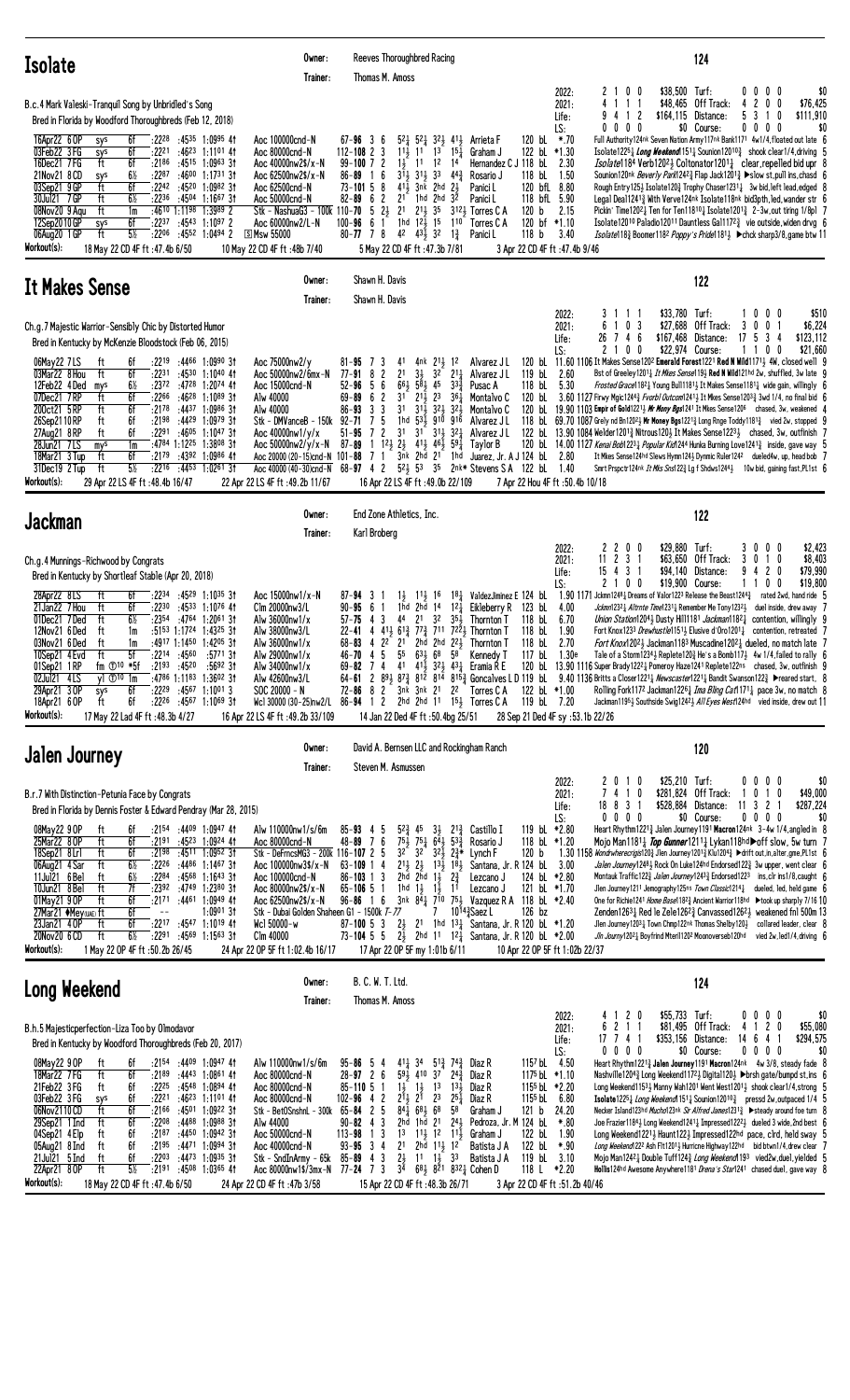| <b>Macron</b>                                                                                                                                                                                                                                                                                                                                                                                                                                                                                                                                                                                                                                                                                                                                                                                                                                                                                                                                                                                                                                                                                                                                                                                                                         | Owner:<br>Trainer: | Steven M. Asmussen                                                                                                                                                                                                                                                                                                                                                                                                                                                                                                                                                                     |                                                                                                                                                                                                                                                                                                                                                                                                                                                                                              |                                                                                                                                                                                                                                                                                                                                                                                   |                                                                                                                                                    | William L. Heiligbrodt, Corinne Heiligbrodt, Madaket Stables LLC and Spendthrift Farm LLC                                                                                                                   | 124                                                                                                                                                                                                                                                                                                                                                                                                                                                                                                                                                                                                                                                                                                                                                                                                                                                                                                                                                                                                                                                 |                                                                                                                                                                                |
|---------------------------------------------------------------------------------------------------------------------------------------------------------------------------------------------------------------------------------------------------------------------------------------------------------------------------------------------------------------------------------------------------------------------------------------------------------------------------------------------------------------------------------------------------------------------------------------------------------------------------------------------------------------------------------------------------------------------------------------------------------------------------------------------------------------------------------------------------------------------------------------------------------------------------------------------------------------------------------------------------------------------------------------------------------------------------------------------------------------------------------------------------------------------------------------------------------------------------------------|--------------------|----------------------------------------------------------------------------------------------------------------------------------------------------------------------------------------------------------------------------------------------------------------------------------------------------------------------------------------------------------------------------------------------------------------------------------------------------------------------------------------------------------------------------------------------------------------------------------------|----------------------------------------------------------------------------------------------------------------------------------------------------------------------------------------------------------------------------------------------------------------------------------------------------------------------------------------------------------------------------------------------------------------------------------------------------------------------------------------------|-----------------------------------------------------------------------------------------------------------------------------------------------------------------------------------------------------------------------------------------------------------------------------------------------------------------------------------------------------------------------------------|----------------------------------------------------------------------------------------------------------------------------------------------------|-------------------------------------------------------------------------------------------------------------------------------------------------------------------------------------------------------------|-----------------------------------------------------------------------------------------------------------------------------------------------------------------------------------------------------------------------------------------------------------------------------------------------------------------------------------------------------------------------------------------------------------------------------------------------------------------------------------------------------------------------------------------------------------------------------------------------------------------------------------------------------------------------------------------------------------------------------------------------------------------------------------------------------------------------------------------------------------------------------------------------------------------------------------------------------------------------------------------------------------------------------------------------------|--------------------------------------------------------------------------------------------------------------------------------------------------------------------------------|
| Gr/ro.g.4 Frosted-Rehocracy by Adhocracy<br>Bred in Kentucky by Nursery Place, Donaldson & Broadbent (Apr 22, 2018)<br>08May22 9 OP<br>6f<br>:2154<br>$:44^{09}$ 1:0947 41<br>Alw 110000nw1/s/6m<br>ft<br>$:45^{19}$ 1:0973 41<br>02Apr22 11 OP<br>ft<br>6f<br>:2160<br>Aoc 50000nw2\$/x-N<br>20Feb22 70P<br>ft<br>6f<br>$:21^{53}$<br>:4489 1:0963 41<br>Aoc 50000nw2\$/x-N<br>22Jan22 4 OP<br>6f<br>:2239<br>:45 <sup>70</sup> 1:09 <sup>45</sup> 41<br>ft<br>Alw 100000nw1\$/x<br>01Jan22 8 OP<br>:4607 1:1060 41<br>6f<br>:2202<br>Alw 100000nw1\$/x<br>sys<br>7f<br>13Jun21 8 CD<br>ft<br>:2236<br>:4486<br>$1:2186$ 3<br>Aoc 75000nw1/x-N<br>$6\frac{1}{2}$<br>:2202<br>09May21 8 CD<br>:4504 1:1611 31<br>sys<br>Msw 100000<br>6f<br>$:22^{25}$<br>:4630<br>$1:10^{72}$ 3<br>10Apr21 70P<br>Msw 93000<br>ft<br>23Jan21 50P<br>ft<br>6f<br>:2237<br>:4634 1:1066 3<br>Msw 82000<br>22Nov20 7 CD<br>$6\frac{1}{2}$<br>:4597 1:1880 2<br>:2262<br>Msw 85000<br>sys<br>Workout(s):<br>17 May 22 LS 4F ft :51.1b 4/5<br>2 May 22 OP 3F ft : 37.4b 3/4                                                                                                                                                                               |                    | $58 - 91$<br>8<br>54-98<br>7<br>7<br>$75 - 98$ 2 10<br>$65 - 105$ 9 2<br>$100 - 98 = 6$<br>-1<br>$2\frac{1}{2}$<br>10<br>$96 - 92$ 9<br>$115 - 101$ 4 3<br>$2\overline{2}$<br>$71 - 90$ 3 7<br>$61 - 82$ 3 9<br>106-80 4 4 2hd 2hd 2 <sup>1</sup> / <sub>2</sub> 2 <sup>1</sup> / <sub>2</sub> Santana, Jr. R 119                                                                                                                                                                                                                                                                      | $86\frac{3}{4}$ 76 $\frac{3}{4}$<br>$64\frac{1}{4}$ $32\frac{3}{4}$<br>$67\frac{3}{4}$ 51 $\frac{3}{4}$<br>1hd 1nk<br>$94\frac{3}{4}$<br>$93\frac{1}{2}$<br>$4\frac{3}{4}$<br>$2\frac{1}{2}$<br>$31\frac{1}{2}$<br>$1\frac{1}{2}$ $12\frac{3}{4}$<br>$2h\bar{d}$<br>1 <sup>1</sup><br>1 <sub>hd</sub><br>2hd<br>$12\frac{1}{2}$<br>2hd $12\frac{1}{2}$ $13\frac{1}{4}$<br>$6\overline{3}$ 721 44 431<br>$63\frac{1}{4}$ 73 $\frac{3}{4}$ 44 $\frac{1}{2}$ 45<br>25 Apr 22 OP 5F sy 1:01b 1/1 | Quinonez L S<br>Lezcano J<br>$2\frac{1}{2}$<br>Rosario J<br>Santana, Jr. R 119 L<br>$2\frac{3}{4}$<br>Vazquez R A 120 L<br>22<br>Santana, Jr. R 122 L<br>Santana, Jr. R 118 L<br>Santana, Jr. R 120 L<br>Santana, Jr. R 122 L                                                                                                                                                     | 124 L<br>124 L<br>124 L                                                                                                                            | 522<br>2022:<br>4 1 1<br>2021:<br>0<br>11 3 4 1<br>Life:<br>LS:<br>$0\,0\,0\,0$<br>4.60<br>2.50<br>$*.90$<br>$*.90$<br>$*1.90$<br>*2.20<br>5.40<br>7.10<br>4.80<br>6.80<br>18 Apr 22 OP 4F ft :49.2b 10/33  | \$174,800 Turf:<br>\$86,638<br>Off Track:<br>Distance:<br>\$278,671<br>\$0 Course:<br>Heart Rhythm12213 Jalen Journey1191 Macron124nk Doff slow, 4w, belatedly 8<br>Macron124nk Absolute Chaos1193 Gar Hole11913 knifed4w1/4.determined 9<br>Heart Rhythm1193 Macron12441 Absolute Chaos1193 angled5w1/4, bid, denied 11<br>Macron1192 $\frac{3}{4}$ Fastly 1191 $\frac{3}{4}$ Mesa Moon124 $\frac{3}{4}$<br>One Fast Cat1223 Macron1206 Belfast Boy12013 duel, brush, outkicked 12<br>Therideofalifetime1182 Macron1223 Angkor118nk vie 3-2w, clrd upr, tire 11<br>Macron1183 $\frac{1}{4}$ Surveillance1241 $\frac{3}{4}$ Pledgeofallegiance1241 vied 2w, dueld, clrd upr 12<br>H'smyhoneybdger120 <sup>2</sup> § Str Silor120hd Glob1 Appel120 ₹ → off step slow, tight1/4 8<br>Outasite1222 Mame Rejected122hd Stilleto Boy1222 → boff step slow, even str 11<br>Bob's Edge11913 Macron11923 Quantum Leap119hd dueled 2wd, outgamed 12                                                                                                          | $0\quad0$<br>0 <sub>0</sub><br>\$0<br>2 <sub>0</sub><br>\$94,721<br>4<br>-1<br>$\mathbf{2}$<br>82<br>\$183,783<br>$0\,0\,0\,0$<br>\$0<br>confident outside 10                  |
| Mr Money Bags                                                                                                                                                                                                                                                                                                                                                                                                                                                                                                                                                                                                                                                                                                                                                                                                                                                                                                                                                                                                                                                                                                                                                                                                                         | Owner:<br>Trainer: | Erma Cobb<br>Jaylan Clary                                                                                                                                                                                                                                                                                                                                                                                                                                                                                                                                                              |                                                                                                                                                                                                                                                                                                                                                                                                                                                                                              |                                                                                                                                                                                                                                                                                                                                                                                   |                                                                                                                                                    |                                                                                                                                                                                                             | 124                                                                                                                                                                                                                                                                                                                                                                                                                                                                                                                                                                                                                                                                                                                                                                                                                                                                                                                                                                                                                                                 |                                                                                                                                                                                |
| Gr/ro.g.6 Silver City-Miss Photogenic by You and I<br>Bred in Texas by Roy W. Cobb (Apr 14, 2016)<br>29Apr22 3LS<br>6f<br>:2289<br>$:45^{68}$ 1:1083 31<br><b>SAIw 39000</b><br>ft<br>ft<br>6f<br>26Mar22 3 Hou<br>:2229<br>$:45^{03}$ 1:1018 41<br>$S$ Stk - Spirit Of Tx - 100k 78-97 5 2<br>19Feb22 6 Hou<br>ft<br>7f<br>:2311<br>:4562 1:2440 41<br>S Stk - HTown - 75k<br>30Jan22 9 Hou<br>6f<br>:2176<br>:4442 1:0942 41<br>ft<br>23Nov21 5 Zia<br>ft<br>6f<br>Stk - ZiaSprintB - 75k<br>:2215<br>$:4421$ 1:0845 31<br>200ct21 5RP<br>ft<br>6f<br>:2178<br>:4437<br>1:0986 31<br>Alw 40000<br>26Sep2110RP<br>ft<br>6f<br>:2198<br>:44 <sup>29</sup> 1:09 <sup>79</sup> 3†<br>7f<br>ft<br>1:2485 31<br>S Stk - GCFATxBrd - 23k<br>28Aug 21 10 Gil<br>$-$<br>S Stk - Assault - 75k<br>10Jul21 11LS<br>fm $\mathbb{O}^{10}$ 1m<br>$:4962$ 1:1283 1:3612 31<br>27Jun21 2LS<br>fm ①<br>5f<br>$:22^{07}$ $:44^{42}$<br>$:5596$ 31 S Alw 46800<br>Workout(s):<br>21 Apr 22 LS 4F ft :50.4b 35/52<br>18 Mar 22 Hou 4F ft :52.2b 17/19                                                                                                                                                                                                   |                    | $56 - 85$ 1<br>$\overline{c}$<br>2 <sup>1</sup><br>3 <sup>1</sup><br>$86 - 100$ 7 1<br>Stk - StnrsdSprB - 75k 112-114 7 2<br>3 <sup>1</sup><br>$61 - 91$<br>5<br>-1<br>$93 - 95$<br>-1-1<br>Stk - DMVanceB - 150k 77-101 6 2<br>$---101$ 1 4<br>49-88 5 2hd 1hd 1hd 1hd $2\frac{3}{4}$                                                                                                                                                                                                                                                                                                 | $3\frac{1}{2}$<br>11<br>$31\frac{1}{2}$ $3\bar{n}$ k<br>$1\frac{1}{2}$ $12\frac{3}{4}$<br>$4nk$ $3\frac{1}{2}$<br>3 <sup>1</sup><br>$2^{1}$<br>$2hd$ $12$<br>1hd 1hd $2\frac{1}{2}$<br>$5^2\frac{1}{4}$ 32<br>33<br>11 Mar 22 Hou 4F ft :51.3b 25/30                                                                                                                                                                                                                                         | 2hd 1hd 2nk ValdezJiminez E 124 fL<br>1 <sup>3</sup><br>ValdezJiminez E 123 fL<br>ValdezJiminez E 123 fL<br>$2\frac{3}{4}$<br>ValdezJiminez E 123 fL<br>ValdezJiminez E 123 fL<br>$21\frac{1}{2}$<br>Eramia R E<br>$2^{2}$<br>Eramia R E<br>11 11} 14} 15} ValdezJiminez E 128 fL<br>ValdezJiminez E 119 fL                                                                       | 124 fL<br>122 fL<br>22 Jan 22 Hou 4F ft :51b 39/88                                                                                                 | 20<br>2022:<br>-2<br>$3\quad 4\quad 0$<br>8<br>2021:<br>$\overline{1}$<br>Life:<br>27 13<br>4<br>6 2 3 0<br>LS:<br>*.10 1135 Algebra122nk Mr Money Bags124<br>*.05<br>$*.80$<br>5.50<br>$*40$<br>$*.60$     | \$124,000 Turf:<br>\$157,814 Off Track:<br>\$698,376 Distance:<br>\$107,214 Course:<br>Mr Money Bgs1233 K C Tiz Moro11823 Crbon Stryker12313 vied 3w, strong rally 7<br><i>Mr Money Bags</i> 123 <sup>23</sup> / <sub>4</sub> Algebra118 <sup>3</sup> / <sub>4</sub> <i>Gold Pilot</i> 120 <sup>3</sup> / <sub>4</sub> chased, 3w, driving 8<br>Greeley nd Ben1233 Mr Money Bgs1233 Top Gunner 123nk<br><b>DHMr Money Bags1232 DHCompetitive Idea1202 Nifty12133</b> bumped, best (<br>1.10 1120 Empir of Gold12213 Mr Money Bgs1241 It Mkes Sense1206 duel inside, weakened 4<br>7.90 1109 Grely nd Bn120 <sup>2</sup> 3 Mr Mny Bgs1221 <sup>3</sup> Long Rng Toddy1181 <sup>3</sup> rallied, 2w, 2nd best 9<br>Mr Mony Bgs12851 <i>Don't Blm Dexter</i> 1287 <sup>3</sup> Shotsoft128hd hop well ridden easily 4<br>5.10 1117 Kenai Bob1213 Mr Money Bags1193 Sunlit Song1243 vied inside, outfinishd 8<br>95-101 3 1 2hd 1} 11 11} ValdezJiminez E 124 fL *.60 1124 Mr Money Bgs1241} Men of Kyle1242} J C's Nightcp1247 dueled,bid3w, driving 5 | 2 <sup>1</sup><br>\$53,806<br>5<br>$0\quad0$<br>0<br>0<br>\$0<br>13<br>\$342,500<br>-7<br>2<br>4<br>\$7,800<br>101<br>0<br>ridden 3/8.2wd.missed 2<br>rallied, 3w, hung late 9 |
| <b>Officiating</b>                                                                                                                                                                                                                                                                                                                                                                                                                                                                                                                                                                                                                                                                                                                                                                                                                                                                                                                                                                                                                                                                                                                                                                                                                    | Owner:<br>Trainer: | Vegso Racing Stable<br>Saffie A. Joseph, Jr.                                                                                                                                                                                                                                                                                                                                                                                                                                                                                                                                           |                                                                                                                                                                                                                                                                                                                                                                                                                                                                                              |                                                                                                                                                                                                                                                                                                                                                                                   |                                                                                                                                                    |                                                                                                                                                                                                             | 124                                                                                                                                                                                                                                                                                                                                                                                                                                                                                                                                                                                                                                                                                                                                                                                                                                                                                                                                                                                                                                                 |                                                                                                                                                                                |
| B.c.4 Blame-Come a Callin by Dixie Union<br>Bred in Florida by Vegso Racing Stable (Feb 22, 2018)<br>14May22 5 Bel<br>:2261<br>:4557 1:1084 41<br>ft<br>6f<br>Stk - Runhappy $G3$ - 150 $k$<br>$:22^{62}$ $:45^{35}$ 1:0901 41<br>27Mar2211 Tam<br>ft<br>6f<br>$S$ Stk - Sprint B - 110 k<br>6f<br>:2266<br>:46 <sup>19</sup> 1:12 <sup>22</sup> 41<br>05Mar22 3 Agu<br>ft<br>Stk - TomFoo1HG3 - 200k<br>29Jan22 10 GP<br>ft<br>1m<br>:45 <sup>86</sup> 1:10 <sup>80</sup> 1:36 <sup>49</sup> 41<br>Stk - FHooperG3 - 150k<br>:22 <sup>18</sup> :44 <sup>75</sup> 1:22 <sup>28</sup> 3†<br>11Dec2110GP<br>ft<br>7f<br>*170<br>ft ◈<br>:46 <sup>20</sup> 1:11 <sup>71</sup> 1:41 <sup>40</sup> 3<br>06Nov2110GP<br>05Sep21 7 GP<br>sys <sup>®</sup><br>7f<br>:2246<br>:4531 1:2311 3<br>:2442 :4757 1:2896 31<br>31Jul21 11 GP<br>fm $\Phi^{24}$ *7%<br>$\boxed{S}$ Aoc 16000nw1/x-N<br>$:4716$ 1:1074 1:3512 3<br>03Jun21 3 GP<br>fm ①<br>$\boxed{S}$ Alw 51000nw1/x<br>1m<br>30Apr21 5 GP<br>$:4516$ 1:0984 1:3664 3<br>S Alw 47000nw1/x<br>ft<br>1m<br>Workout(s):<br>9 May 22 GP 4F ft :50.0b 17/26<br>24 Apr 22 GP 5F ft: 59.3b 3/13                                                                                              |                    | $88 - 92 = 5$<br>$\mathbf{z}$<br>$54 - 89$ 3 4<br>$99 - 104$ 3 3<br>98-89 3 4 <sup>1</sup> <sup>1</sup> <sub>4</sub> 3 <sup>1</sup> <sup>1</sup> <sub>2</sub> 2 <sup>1</sup> <sub>2</sub><br>Stk - MrProspG3 - 100k 85-100 7 1 43 423<br>Stk - ShowingUpB - 65k 120-79 12 $95\frac{3}{4}$ 5 <sup>4</sup> 3 <sup>1</sup> $3\frac{1}{2}$ 8 <sup>8</sup> 10 <sup>16</sup> Jaramillo E<br>Stk - BearsDenB - 75k 100-104 2 4<br>31<br>84<br>$90 - 98$ 5 6<br>88-88 2 333 443 54 54 421<br>96-84 4 4 <sup>2</sup> 5 <sup>3</sup> / <sub>2</sub> 3 <sup>5</sup> / <sub>2</sub> 3 <sup>5</sup> | $21\frac{1}{2}$<br>22,<br>$23\frac{1}{2}$ $31\frac{3}{4}$<br>$5^{2}$<br>$41\frac{1}{2}$<br>3 <sup>3</sup><br>321 211 21<br>1hd 1 $\frac{3}{7}$<br>411, 1hd 131<br>$84\frac{1}{4}$ $31\frac{1}{2}$ $3$ nk<br>17 Apr 22 GP 3F ft: 39.4b 36/41                                                                                                                                                                                                                                                  | Franco M<br>461<br>Gonzalez E<br>$15\frac{1}{2}$ Franco M<br>334 3104 Gaffalione T 124 b<br>Saez L<br>Jaramillo E<br>Zayas E J<br>Zayas E J<br>$37\frac{1}{4}$ Zayas E J                                                                                                                                                                                                          | 124 b<br>124 bL<br>123 b<br>122 b<br>123 b<br>118 <sub>b</sub><br>118 bL<br>120 bL<br>120 bL 2.20<br>20 Mar 22 GP 3F ft :35.3b 4/30                | 0<br>2022:<br>-2<br>$10 \t3 \t2 \t2$<br>2021:<br>18 4 4 4<br>Life:<br>$0\ 0\ 0\ 0$<br>LS:<br>2.70<br>$*1.40$<br>5.70<br>22.70<br>7.40<br>9.30<br>7.80<br>6.00<br>2.20                                       | \$147,550 Turf:<br>\$174,635 Off Track:<br>\$354,097 Distance:<br>\$0 Course:<br>Drafted1241 Chateau1243 Officiating12431 5w upper, mild kick 5<br>Pudding120 <sup>nk</sup> Tap It to Win120 <sup>5</sup> $\frac{1}{2}$ Cajun Casanova118 $\frac{3}{4}$ tracked btw, weakened, 6<br>Officiating12354 Chateau12314 Repo Rocks1197 3w upper, drew clear 5<br>Speaker's Corner11811 Fearless12491 Officiating12421 stalk, bid 3/8p, kept on 8<br>Officiating 1223 Endorsed 1223 Dennis' Moment 1203 chased, 3wd bid 3/8, held 7<br>King of Dreams1233 Fighting Force12333 Sigiloso12013 3&4w, faded into str 12<br>Officiating 11833 Papetul 224 Dark Timber 118nk 3wd 3/16p, kick clear 8<br>Lahinch123nk Plenum123hd Officiating118nk 2wd turns, rail bid str 9<br>Fulmini120ns Sigiloso12014 Mayor Remo1113 rail, angle 1/8, mildly 7<br>Little Demon1181 Sososubtle12061 Officiating1202 2wd, best rest 6                                                                                                                                          | 2<br>\$62,200<br>5<br>3<br>2 <sub>0</sub><br>\$73,705<br>-1<br>3<br>\$133,000<br>0<br>$0\ 0\ 0\ 0$<br>\$0                                                                      |
| <b>Payne</b>                                                                                                                                                                                                                                                                                                                                                                                                                                                                                                                                                                                                                                                                                                                                                                                                                                                                                                                                                                                                                                                                                                                                                                                                                          | Owner:<br>Trainer: | George A. Sharp<br>Caio Caramori                                                                                                                                                                                                                                                                                                                                                                                                                                                                                                                                                       |                                                                                                                                                                                                                                                                                                                                                                                                                                                                                              |                                                                                                                                                                                                                                                                                                                                                                                   |                                                                                                                                                    |                                                                                                                                                                                                             | 122                                                                                                                                                                                                                                                                                                                                                                                                                                                                                                                                                                                                                                                                                                                                                                                                                                                                                                                                                                                                                                                 |                                                                                                                                                                                |
| Dk B/.g.7 Paynter-Vertical Vision by Pollard's Vision<br>Bred in Kentucky by Millennium Farms & Paynter Syndicate (Apr 09, 2015)<br>:2227 :4486 1:2309 41<br>Aoc 62500nw2\$/x<br>16Apr22 11 Kee<br>ft<br>7f<br>29Jan22 10 GP<br>ft<br>$:4586$ 1:1080 1:3649 41<br>1m<br>26Dec21 6 Tam<br>ft<br>6f<br>:2214 :4499 1:1071 31<br>Aoc 75000cnd<br>$5\%$<br>fm <sup>①</sup><br>:2267 :4506 1:0232 31<br>16May21 7 CD<br>Aoc 62500nw2\$/x<br>:4708 1:1194 1:4383 41<br>10Apr21 6 Kee<br>$1\%$<br>Aoc 62500nw2\$/x-c<br>sys<br>Claimed by Sharp George A. from Homewrecker Racing LLC and Chenvert, Brian for \$62,500, Kenneally Eddie - Trainer<br>27Feb21 7 GP<br>ft<br>$1:3588$ 41<br>1m<br>06Jun20 7 Bel<br>$:4673$ 1:1103 1:4239 41<br>$1\%$<br>my<br>13Mar20 7 Agu<br>:4653 1:1151 1:3799 41<br>Aoc 80000cnd-N<br>ft<br>1m<br>:4736 1:1239 1:3716 31<br>12Dec19 7 Agu<br>gd<br>Aoc 62500nw2\$/x-N<br>1m<br>02Nov19 7 Agu<br>ft<br>6f<br>$:22^{62}$ $:45^{71}$ 1:0966 31<br>Alw 75000nw1\$/x<br>Workout(s):<br>3 Apr 22 Pmm 5F ft 1:01b 4/5<br>26 Mar 22 Pmm 4F ft :47.4b 9/95                                                                                                                                                         |                    | $90 - 100119$<br>Stk - FHooperG3 - 150k 88-73 2 531 74 $\frac{3}{4}$ 77 $\frac{7}{2}$ 79 $\frac{1}{2}$ 720 $\frac{1}{2}$ Rispoli U<br>$58 - 99$ 2 6<br>$6 - 72$ 2 9<br>$103 - 85$ 3<br>Aoc 62500cnd-N ---90 1 85 $\frac{3}{4}$ 86 $\frac{3}{4}$ 87 $\frac{1}{2}$ 76 $\frac{4}{4}$ 77 $\frac{1}{4}$ Lanerie C J<br>Stk - WstchstrG3 - 100k 87-93 4 43 $\frac{1}{2}$ 52 54 $\frac{5}{2}$ 58 51 $\frac{2}{3}$ Carmouche K<br>99-105 3 21 23 123 16 193 Carmouche K 120 L<br>$2^{1}$<br>$79 - 113$ 5<br>$2\frac{1}{2}$<br>$61 - 99$ 3 5                                                    | $1\frac{1}{2}$ 1hd 1hd $25$ <sup>4</sup><br>21<br>21 Mar 22 Bel tr 4F ft :51.0b 67/76                                                                                                                                                                                                                                                                                                                                                                                                        | $63\frac{3}{4}$ 74 $\frac{1}{2}$ 73 $\frac{3}{4}$ 52 $\frac{3}{4}$ Gutierrez R<br>$6^8$ $6^5$ $4^1$ $4^1$ $1^3$ Gallardo A A 122 L<br>$99\frac{3}{4}$ $98\frac{3}{4}$ $98\frac{1}{4}$ $88\frac{1}{4}$ Van Dyke D<br>3104 Lanerie C J<br>$5^{12}$ Carmouche K 120 L<br>1} 1 <sup>2</sup> } Carmouche K 121 L<br>$4^{2}\frac{1}{2}$ $4^{2}$ $3^{1}\frac{1}{2}$ 11 Carmouche K 120 L | 118 L<br>120<br>121 L<br>118 L<br>118 L<br>21 Jan 22 CM 5F ft 1:00.3b 1/2                                                                          | 0 <sub>0</sub><br>2022:<br>20<br>410<br>2021:<br>$\overline{1}$<br>$17 \t5 \t4 \t3$<br>Life:<br>$0\ 0\ 0\ 0$<br>LS:<br>69.20<br>60.10<br>4.10<br>17.90<br>5.10<br>8.90<br>3.65<br>$*.90$<br>$*1.70$<br>*.70 | \$4,875 Turf:<br>\$26,548 Off Track:<br>\$295,689<br>Distance:<br>\$0 Course:<br>Awsom Grry1181} Escpe Route120nk Soup nd Sndwich118} ▶hopped st, mild gain 10<br>Speaker's Corner11811 Fearless12491 Officiating12423 2-3wd, no response 8<br>Payne12213 Ship It Red1223 Chess Master124nk 3-2 wide, btwn, driving 6<br>Gray Attempt121hd Souper Dormy121ns Bad Beat Brian121nk outrun 9<br>West Will Power11894 Lord Guinness1181 Payne1182 no match, lost plc late 6<br>Attachment Rate1181 West Will Power118 <sup>3</sup> Endorsed1181 <sup>1</sup> 2pth turn, no impact 11<br>Code of Honor124 $\frac{1}{2}$ Endorsed120 <sup>6</sup> Forewarned120 <sup>5</sup> $\frac{1}{4}$ 5w upper, tired 9<br>Payne12093 Musical America123nk Felix in Fabula120ns 2w, chilly1/4, gear down 5<br>Pyn12121 Mr. Dougie Fresh12323 Identity Politics12153 2w, bid 3/16, edge away 7<br>Payne1201 American Rule11553 Sicilia Mike122ns 4-5w uppr, up ins 1/16 6                                                                                             | 10<br>0 <sub>0</sub><br>\$1,168<br>3<br>0 <sub>1</sub><br>\$55,613<br>-1<br>\$64,913<br>3 2 0 1<br>$0\ 0\ 0\ 0$<br>\$0                                                         |
| Pico d'Oro                                                                                                                                                                                                                                                                                                                                                                                                                                                                                                                                                                                                                                                                                                                                                                                                                                                                                                                                                                                                                                                                                                                                                                                                                            | Owner:<br>Trainer: | George A. Sharp<br>Caio Caramori                                                                                                                                                                                                                                                                                                                                                                                                                                                                                                                                                       |                                                                                                                                                                                                                                                                                                                                                                                                                                                                                              |                                                                                                                                                                                                                                                                                                                                                                                   |                                                                                                                                                    |                                                                                                                                                                                                             | 118                                                                                                                                                                                                                                                                                                                                                                                                                                                                                                                                                                                                                                                                                                                                                                                                                                                                                                                                                                                                                                                 |                                                                                                                                                                                |
| B.c.4 Curlin-Michelle d'Oro by Bernardini<br>Bred in Kentucky by Southern Equine Stables, LLC & Southern Equestrian Stables, LLC (Jan 25, 2018)<br>16May22 2 Ind<br>:22 <sup>97</sup> :46 <sup>15</sup> 1:10 <sup>87</sup> 3†<br>Aoc 40000nw2\$/x-N<br>ft<br>6f<br>20Jul21 7 Cn1<br>ft<br>7f<br>:2285<br>:4538 1:2217 3<br>Hcp 75000<br>$:22^{36}$ $:44^{86}$ 1:2186 3<br>7f<br>Aoc 75000nw1/x-c<br>13Jun21 8 CD<br>ft<br>Claimed by Sharp George A. from Sandin Syndicate Stable, LLC for \$75,000, Morey William E. - Trainer<br>5%<br>16May21 7 CD<br>fm ①<br>$:22^{67}$ $:45^{06}$ 1:0232 31<br>Aoc 62500nw2\$/x-N<br>27Mar21 8TP<br>$6\frac{1}{2}$<br>ft $\otimes$<br>$:22^{38}$ $:45^{03}$ 1:1682 3<br>Stk - AnmlKngdmB - $65k$ 102-83<br>:4711 1:1124 1:4400 3<br>26Feb21 5TP<br>ft $\otimes$<br>$1\%$<br>7f<br>:2386<br>:4816 1:2630 3<br>31Jan21 8 Agu<br>ft<br>Stk - JWinkfildB - 100k<br>18Dec20 7 TP<br>ft $\circledast$<br>6f<br>:2280<br>$:4637$ 1:1084 2<br>Aoc 50000nw1/x-N<br>7f<br>28Nov2010 CD<br>:2260<br>:4616 1:2315 2<br>ft<br>Aoc 75000nw1/x-N<br>ft<br>:4866 1:1347 1:3744 2<br>030ct20 3 Kee<br>1m<br>Aoc 75000nw2/L-N<br>Workout(s):<br>6 May 22 Kee 5F ft 1:01b 5/13<br>20 Apr 22 Kee 4F ft: 49.2bg 30/42 |                    | $53 - 70$ 4 4<br>$73 - 81$ 6 5<br>$42 - 88$ 5 5<br>$46 - 71$ $9$ 8<br>5<br>$\overline{1}$<br>Stk - JBttglaM-B - 100k 122-87 5 21<br>3 <sup>2</sup><br>$64 - 90$ 5 3<br>$55 - 87$ 5 3<br>2 <sup>1</sup><br>$51 - 88$ 4 2<br>33-65 2 761 741 561 517 5151 Talamo J                                                                                                                                                                                                                                                                                                                       | 421 44<br>$62\frac{5}{4}$ 74<br>$118\frac{1}{2}97\frac{1}{4}66$<br>$63\frac{3}{4}$ $85\frac{3}{4}$ $88$<br>$31\frac{1}{2}$ $31\frac{1}{2}$ $21$<br>2hd 2hd $\bar{5}3\frac{1}{4}$ $87\frac{5}{4}$<br>32<br>32<br>2hd 1hd $11$<br>97<br>11 Apr 22 Kee 5F ft 1:02b 13/24                                                                                                                                                                                                                        | 47 411 Diaz R<br>$7^{3}\frac{3}{4}$ 6 <sup>73</sup> / <sub>4</sub> Acosta JD<br>541* Bejarano R<br>$98\frac{1}{4}$ Landeros C<br>54 <sub>3</sub><br>Gonzalez S<br>McKee J<br>$3\frac{1}{2}$<br>Carmouche K<br>Jimenez A<br>73 $63\frac{1}{2}$ 43 $\frac{3}{4}$ Jimenez A                                                                                                          | 1157 bL 14.60<br>115 bL 18.50<br>118 bL 16.20<br>116 bL 33.30<br>122 <sub>b</sub><br>122 <sub>b</sub><br>124 b<br>122 <sub>b</sub><br>122 b<br>120 | 1000<br>2022:<br>0<br>$\mathbf 0$<br>2021:<br>6<br>-1<br>14 2 1 1<br>Life:<br>$0\ 0\ 0\ 0$<br>LS:<br>6.40<br>11.10<br>$*1.40$<br>$*1.50$<br>17.80<br>2.70<br>•29 Mar 22 Pmm 4F ft :47.4b 1/12               | \$2,280 Turf:<br>\$22,198 Off Track:<br>\$127,175 Distance:<br>\$0 Course:<br>Kepin It Clssy12223 Mistr Kelly1241 Breking News12271 2path turn, always last 4<br>Exculpatory11721 Rolling Fork1181 Therideofalifetime12031 5wd stretch, no bid 7<br>Therideofalifetime1182 Macron1223 Angkor118nk 5p turn, 6w upr, stayed, PL4th 11<br>Gray Attempt121hd Souper Dormy121ns Bad Beat Brian121nk 4wd turn, wknd 9<br>Outadore1221 Gagetown1183 Nicky Two Shoes118hd inside trip weakened, 6<br>Hush of Storm11814 Lik th King118nk Grtzky the Gret12414 pressed pace, faded 11<br>Hello Hot Rod122hd Return the Ring1204 Pico d'Oro12414 4w, vs duo 1/2-wire 5<br>Pico d'Oro1221 Medicine Tail12241 Imperial King12021 → bobble st, dueled edged 8<br>Mandaloun1221 $\frac{1}{4}$ Twilight Blue122 <sup>2</sup> Founder122 $\frac{1}{2}$ 5w turn, bid, leveld off 10<br>Dreamer's Disease12043 Ultimate Badger12041 Meister12011 never a factor 7                                                                                                     | \$1,168<br>$0\quad 0$<br>10<br>$0\quad 0$<br>\$0<br>$0\quad 0$<br>3 1 1 0<br>\$30,680<br>$0\quad 0$<br>\$0<br>0<br>0                                                           |